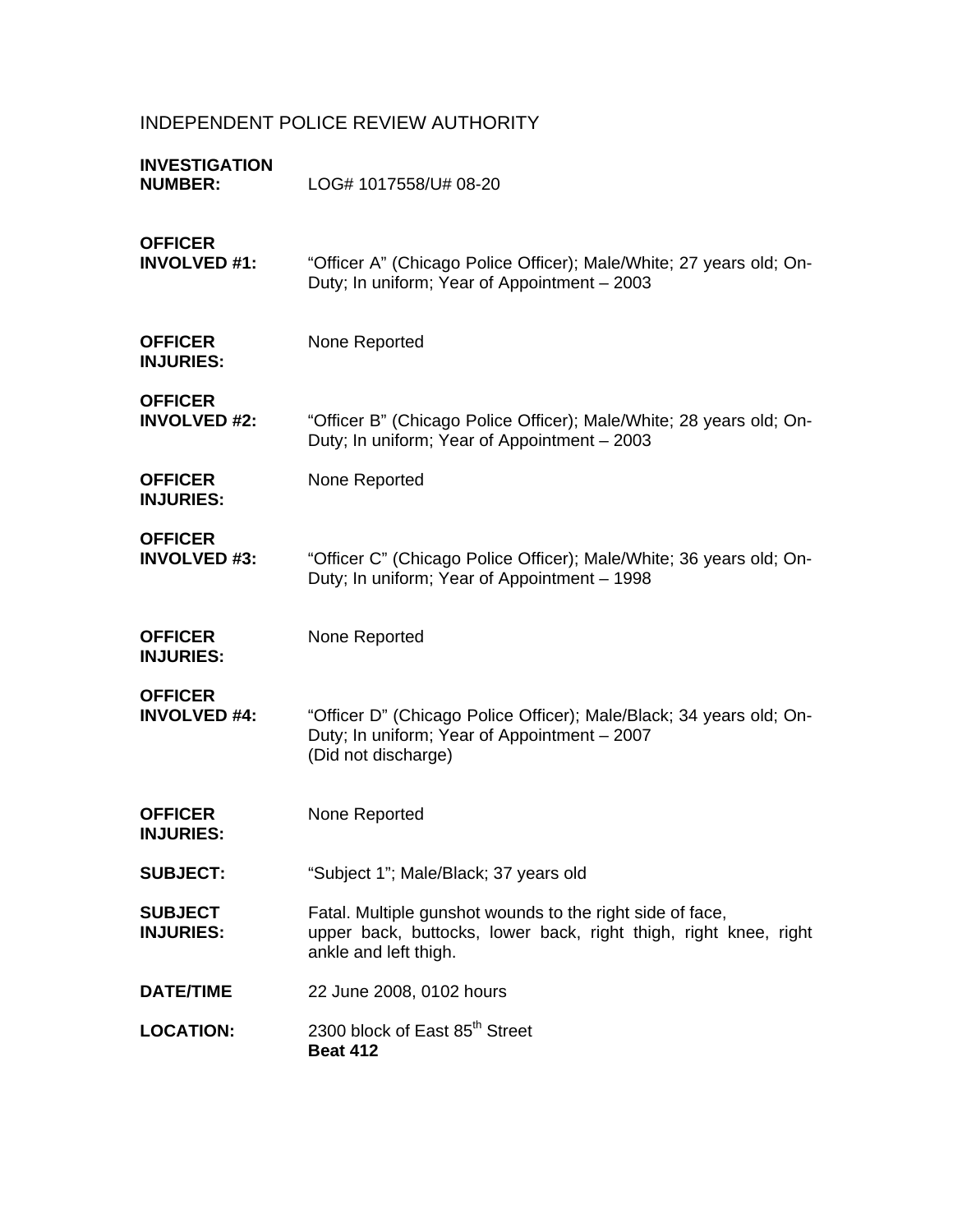#### **SUMMARY OF INCIDENT:**

 On 22 June 2008, at approximately 0102 hours, Officer B (driver) and Officer A (passenger), both in uniform, were proceeding northbound on Yates Avenue in the vicinity of 86<sup>th</sup> Street in an unmarked police vehicle. Officer C and Officer D, both in uniform, were following in a marked police vehicle. As the officers approached 85<sup>th</sup> Street and Yates, they heard a loud report west of Yates on 85<sup>th</sup> Street. The officers turned westbound and observed several unknown individuals including Subject 1 standing on the sidewalk at the mouth of an alley near a garage on the 2300 block of East  $85<sup>th</sup>$  Street. As the officers approached, Subject 1 fled on foot into the vestibule at a building on the 2300 block of East 85<sup>th</sup> Street. Officer B and Officer A observed Subject 1 holding a gun in his right hand.

 The officers exited their vehicles and pursued on foot. Subject 1 turned in the direction of the officers and pointed handguns at them. Officer B and Officer A identified themselves and ordered Subject 1 to drop his weapons. Subject 1 failed to comply and Officer B, Officer A and Officer C discharged their weapons. Officer B fired approximately ten times, Officer A four times and Officer C five times. Subject 1 collapsed and the officers radioed for assistance and paramedics. Chicago Police Sergeant A responded and observed Subject 1 on the floor of the vestibule and also saw two handguns next to Subject 1. Chicago Police Sergeant A moved the weapons out of the reach of Subject 1 using a plastic bag. Subject 1's body was removed by a Chicago Fire Department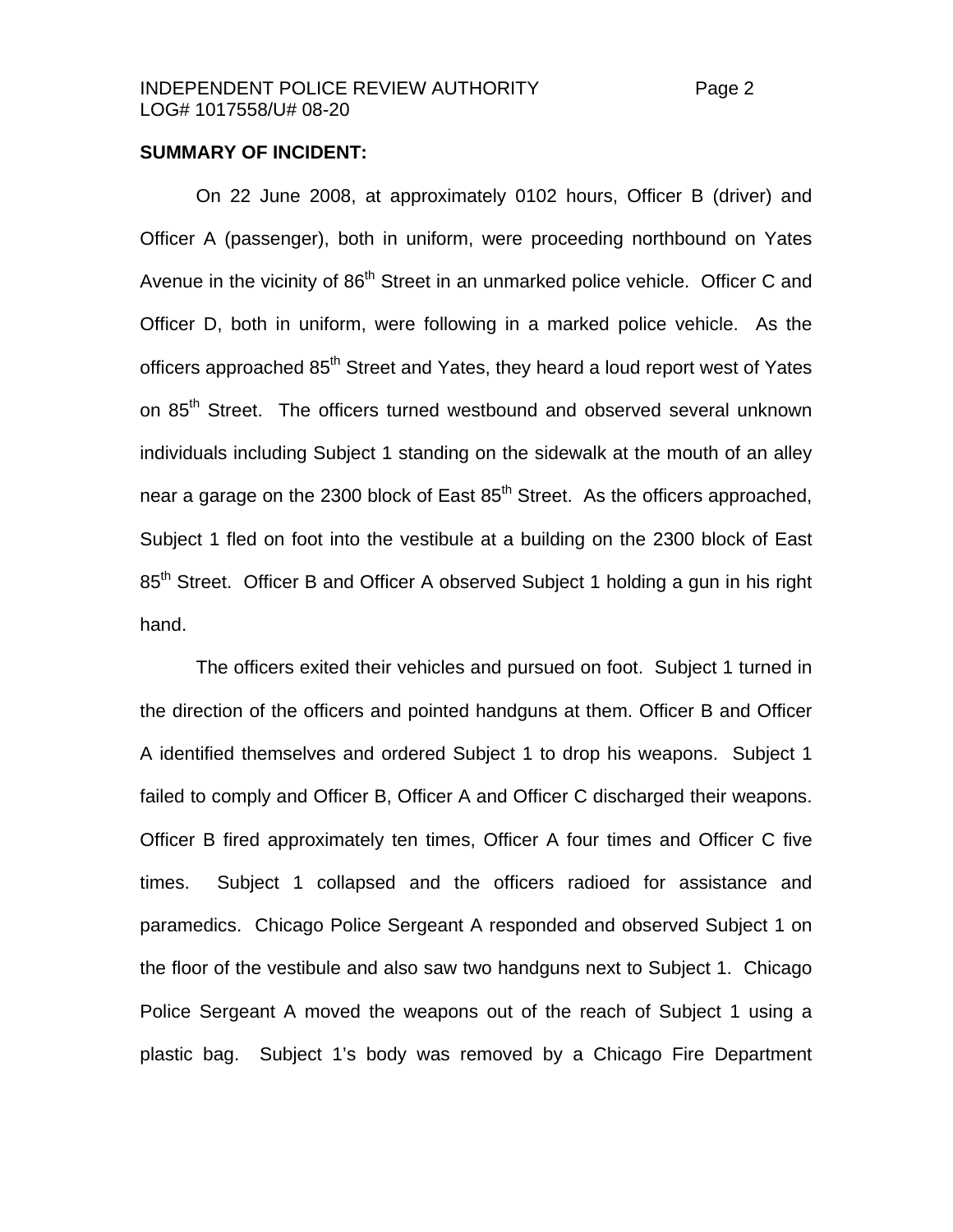#### INDEPENDENT POLICE REVIEW AUTHORITY Page 3 LOG# 1017558/U# 08-20

ambulance and the Medical Examiner pronounced Subject 1 deceased at 0440 hours.

#### **INVESTIGATION:**

Witness 1 related to the Roundtable panel an account of the incident that was consistent with the Summary of Incident. Witness 1 stated that he was inside his residence on the 2300 block of East  $85<sup>th</sup>$  Street, when he heard gunshots coming from outside. Witness 1 ran out of his residence, and as he reached the bottom of the stairs he opened the hallway door and observed Subject 1 lying on his stomach on the floor with blood about his body. Witness 1 observed two handguns next to Subject 1's body. Witness 1 looked up and saw two male/white officers with their weapons pointed at him. The officers yelled for Witness 1 to get on his knees. Witness 1 complied and he was removed from the area. (Att. #4)

Officer B related to the Roundtable panel an account that was consistent with the Summary of Incident. Officer B stated that he and Officer A, assisted by Officer C and Officer D, were on a traffic stop north of Yates on South Chicago Avenue. As the officers completed the traffic stop they were traveling north on Yates when Officer B heard gunfire coming from west of his location. Officer B and Officer A, driving in an unmarked squad car, followed by Officer C and Officer D in a marked squad car, drove toward the sound. Upon arrival, Officer B observed Subject 1 standing at the mouth of an alley holding a gun in his right hand. As the officers approached, Subject 1 ran westbound on the sidewalk.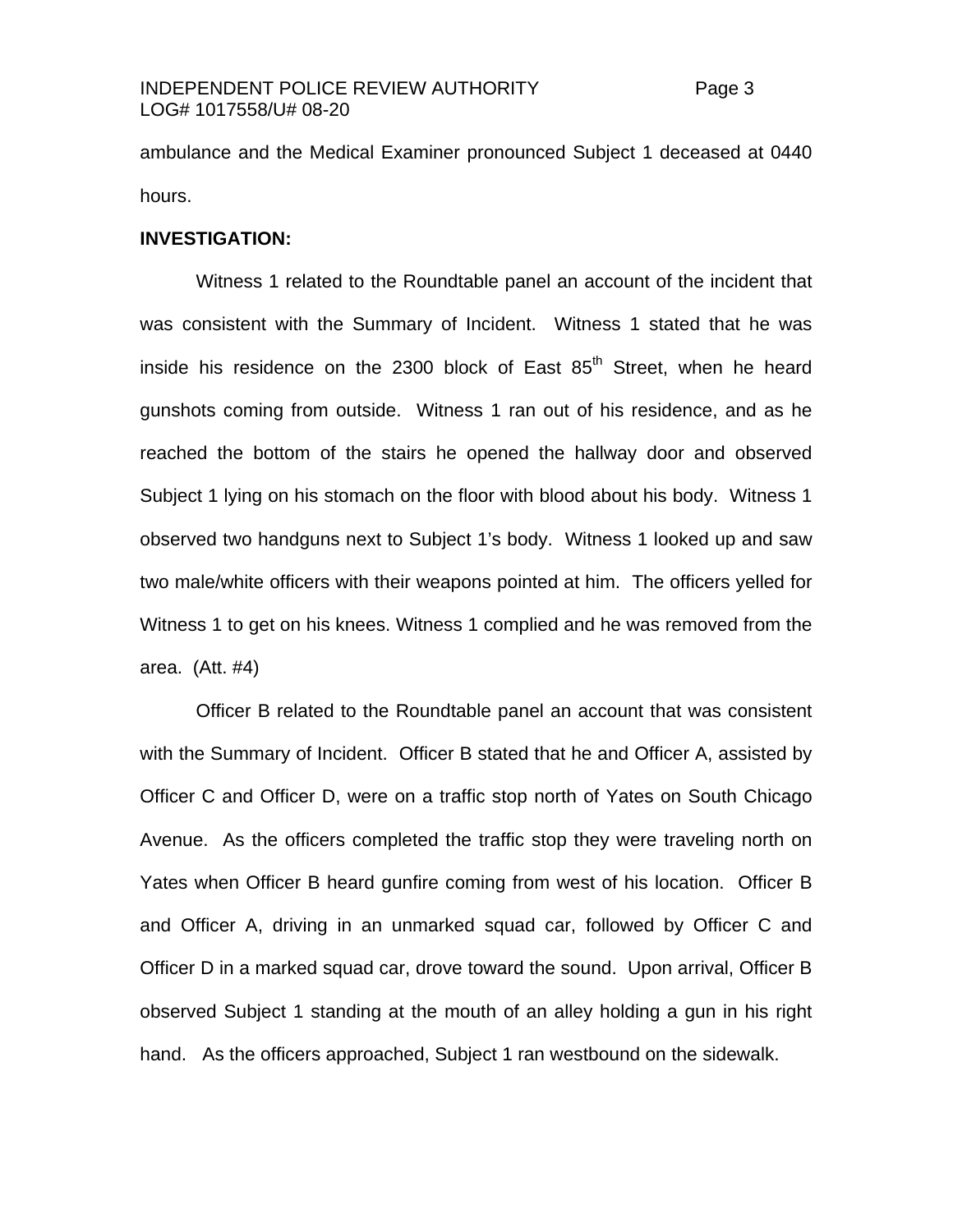#### INDEPENDENT POLICE REVIEW AUTHORITY Page 4 LOG# 1017558/U# 08-20

Officer B, who was driving, stopped his vehicle and observed Subject 1 run to the front door of a building on the 2300 block of the East  $85<sup>th</sup>$  Street. Officer B stated that he exited the vehicle with his weapon drawn and stood at the right front corner of the unmarked vehicle. Subject 1 opened the door to the building and Officer B yelled, "Drop the weapon!" Subject 1 was standing in between the front door and the hallway in a vestibule/breezeway. Subject 1 turned and pointed the weapon at the officers. Officer B fired approximately eight to nine times. Subject 1 collapsed to the floor and Officer B secured the area. Officer A radioed in shots fired by the police and called for an ambulance. Officer B then observed an unknown male black, now known as Witness 1, open the hallway door. Officer B and Officer A grabbed Witness 1, pulled him outside and handcuffed him. Officer B observed two handguns next to Subject 1. Chicago Police Sergeant A arrived and observed Subject 1 moving around so he secured and covered the weapons, removing them from Subject 1's reach. (Att. #4)

Officer A related to the Roundtable panel an account that was consistent with the Summary of Incident. After a traffic stop, Officer B and Officer A were traveling northbound on Yates toward  $85<sup>th</sup>$  Street. Officer A heard a single gunshot west of their location. The officers arrived in the area of  $85<sup>th</sup>$  and Yates and Officer A observed Subject 1 standing on the sidewalk at the mouth of the alley on  $85<sup>th</sup>$  Street with a gun in his hand. As the officers approached in their vehicle, Subject 1 looked in their direction and fled westbound on 85<sup>th</sup> Street. Subject 1 ran to a building on the 2300 block of East  $85<sup>th</sup>$  Street. The officers stopped and exited their vehicle. At the building on the 2300 block of East  $85<sup>th</sup>$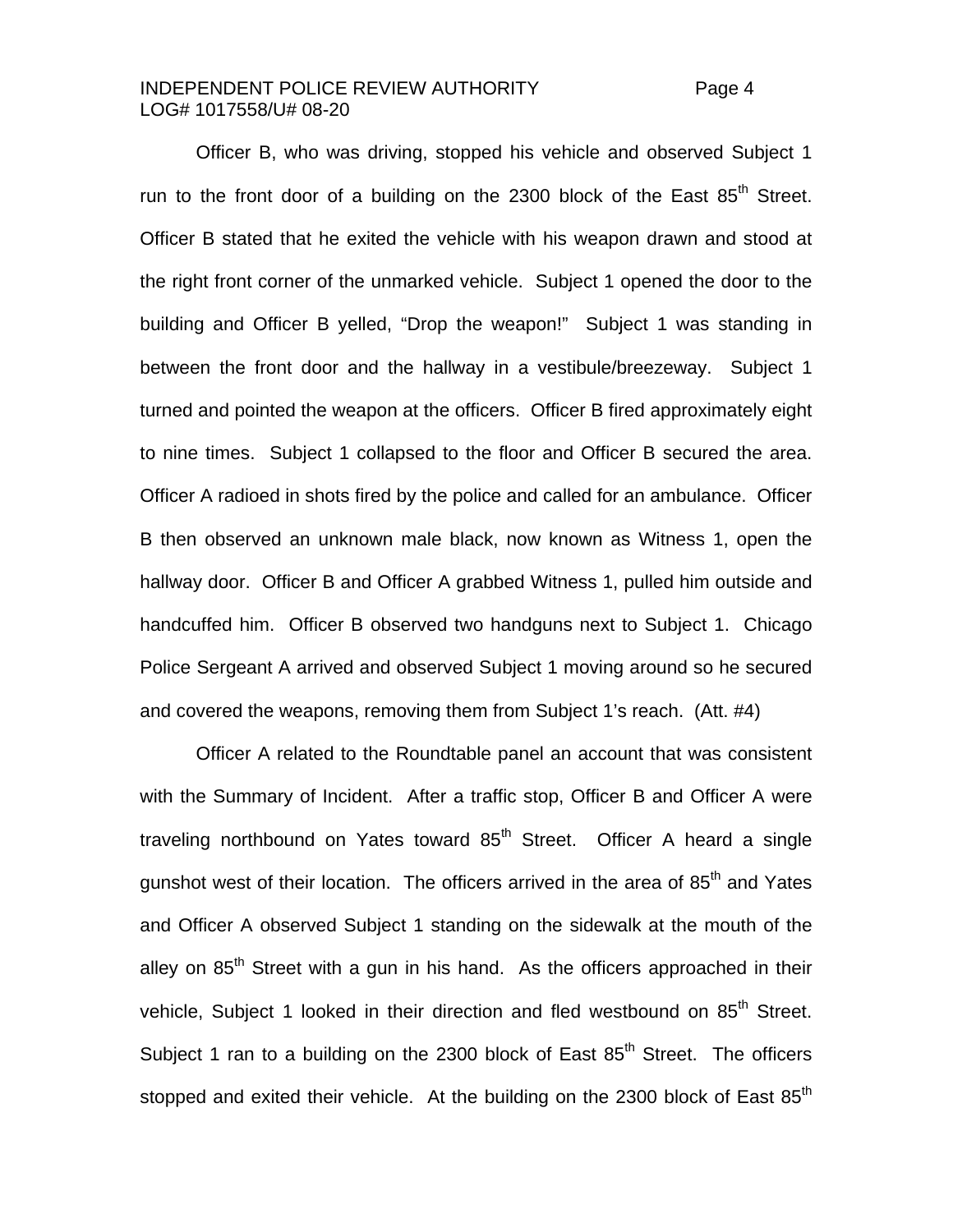#### INDEPENDENT POLICE REVIEW AUTHORITY Page 5 LOG# 1017558/U# 08-20

Street, Subject 1 turned toward the officers with weapons in both hands. Officer A fired approximately five times. Subject 1 fell to the floor inside the building and Officer A observed two weapons next to Subject 1 on the floor. (Att. #4)

 Officer C related to the Roundtable panel an account that was consistent with the Summary of Incident. Officer C stated he and his partner, Officer D were northbound on Yates when they heard a gunshot. Officer B and his partner turned left onto 85<sup>th</sup> Street and Officer C and his partner followed. Officer C observed Subject 1 run westbound on the sidewalk and turn to a door on the 2300 block of East 85<sup>th</sup> Street. Officer B and Officer A stopped their vehicle and exited with weapons drawn. Officer C then observed Subject 1 run to the door of a building on the 2300 block of East  $85<sup>th</sup>$  Street. Officer C exited his vehicle, weapon drawn, and approached. Subject 1 turned and pointed a weapon at Officer B and Officer A.

 Officer C fired seven times and Subject 1 fell to the floor inside the hallway. Officer C observed an inside door open and an unknown male black, now known as Witness 1, exit from the door. Witness 1 was instructed by Officer B and Officer A to get on the ground and he complied. Officer B secured the scene and Officer A radioed for assistance. (Att. #4)

Chicago Police Sergeant A related to the Roundtable panel that he is on the Tactical Response Unit ("TRU'), and he responded to a call from OEMC for an assist from Officer B, Beat 423B, in regards to shots fired by the police. Chicago Police Sergeant A did not hear any shots fired prior to his arrival at the scene. Chicago Police Sergeant A approached the main door of a residential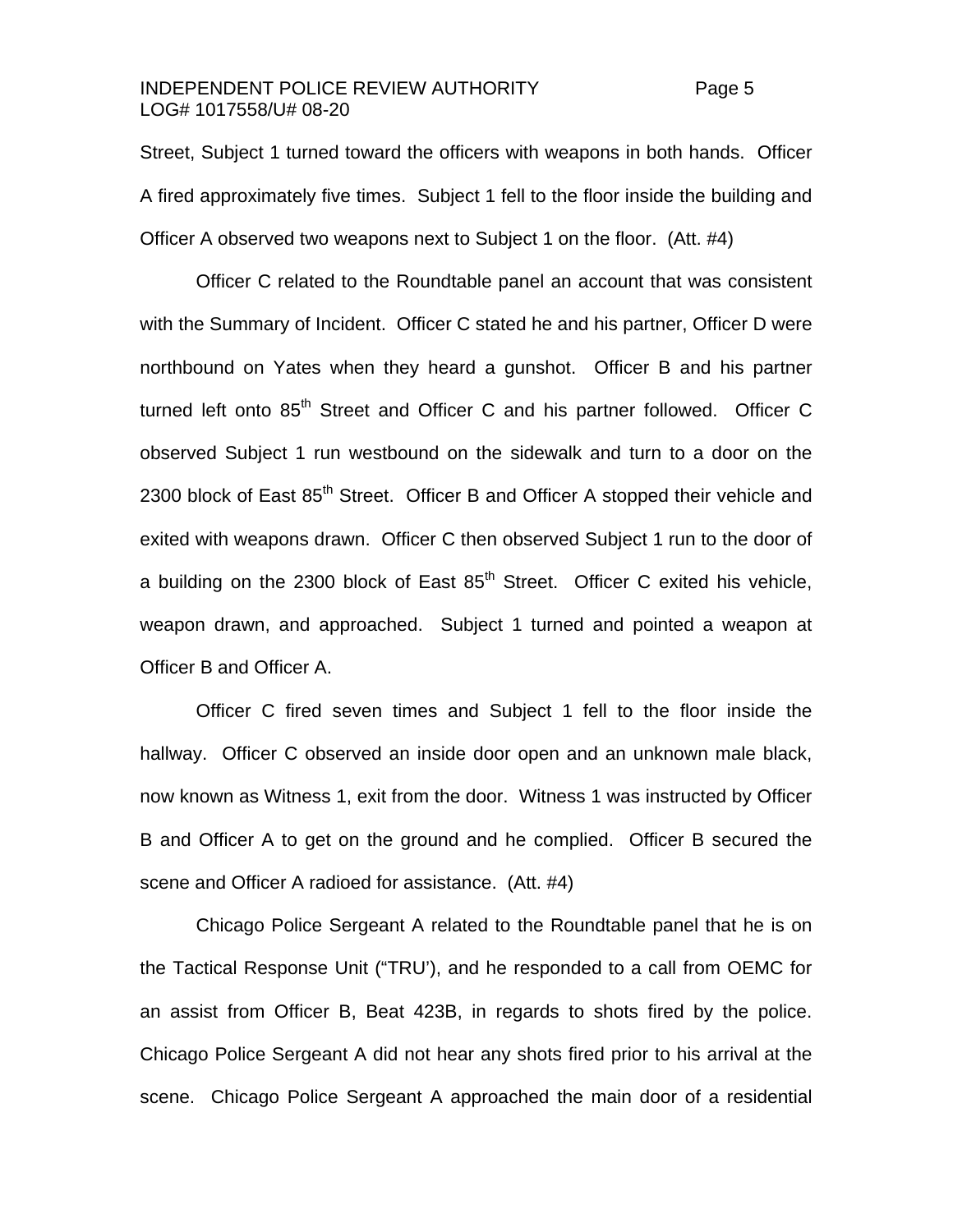### INDEPENDENT POLICE REVIEW AUTHORITY Page 6 LOG# 1017558/U# 08-20

building on the 2300 block of East 85<sup>th</sup> Street and observed two officers struggling with an unknown male black, later identified as Witness 1. Chicago Police Sergeant A observed Subject 1 lying on the floor inside the doorway. Subject 1 was moving around on the floor. Two guns were by Subject 1's right elbow and hand. Chicago Police Sergeant A asked the officers to give him a plastic bag he had observed on the sidewalk. Chicago Police Sergeant A covered the weapons with the plastic bag and moved them out of the reach of Subject 1. Chicago Police Sergeant A remained with the weapons until the arrival of the Crime Scene Investigators. (Att. #4)

Detecive A related to the Roundtable panel that the Medical Examiner Investigator informed him that Subject 1 sustained multiple gunshot wounds; three wounds to the rear, one wound to the left shoulder, one wound to the right cheek and one wound to the right ankle. Subject 1 was pronounced at 0440 hours. (Att. #4)

 In a statement to IPRA on 15 Oct 09 the Involved Member, **Officer B** provided an account of the incident that is consistent with the Summary of Incident, related Department reports and the account he provided to the Roundtable panel. Officer B stated that he and his partner had just completed a traffic stop at 86<sup>th</sup> and Yates and then proceeded northbound. Officer C and Officer D, who assisted in the traffic stop, followed behind them in a marked squad car. Officer B, who was driving the unmarked squad car, heard a shot and observed a male black, now known as Subject 1, standing with two females, at the mouth of an alley with a blue-steel gun in his right hand. Subject 1 saw the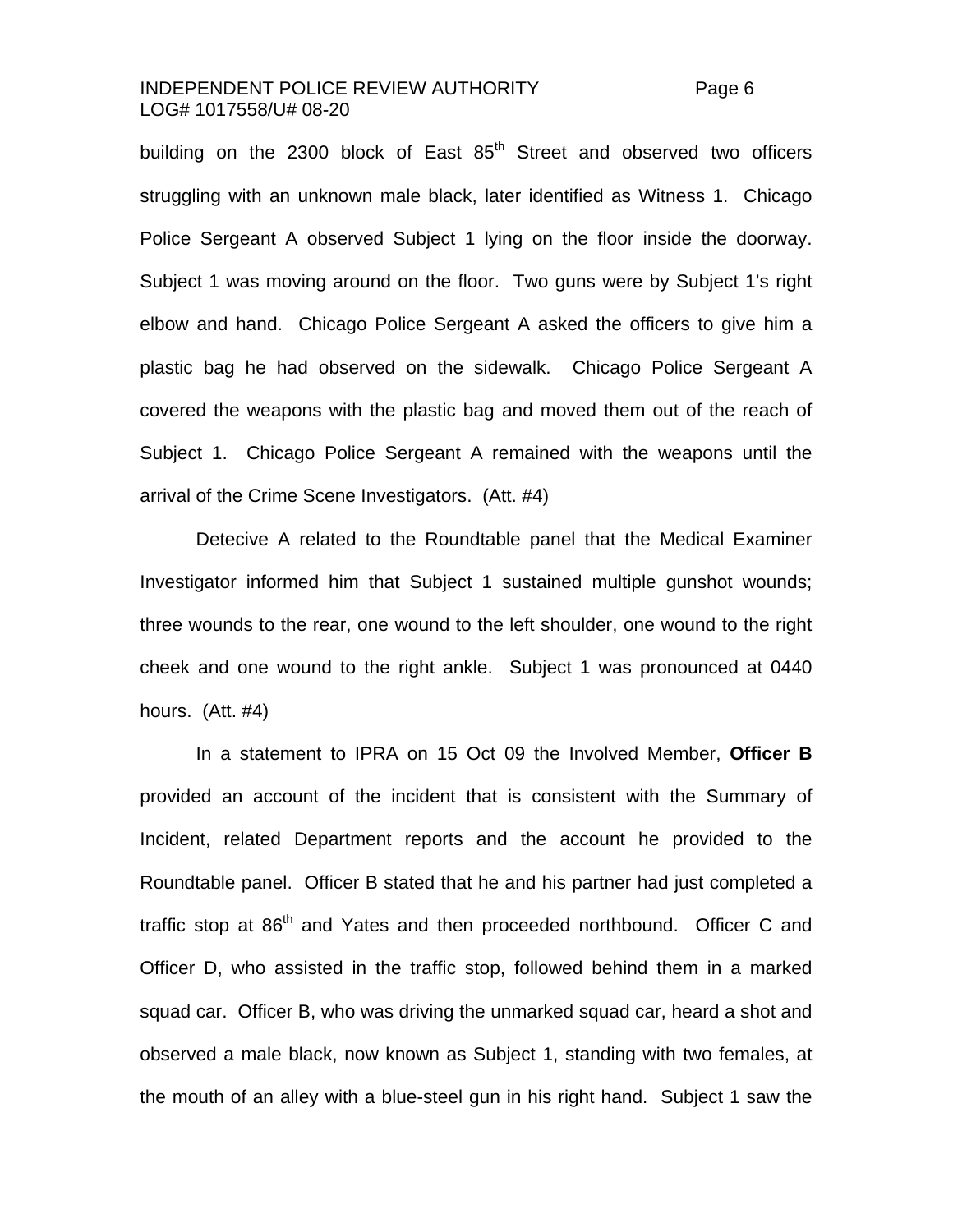### INDEPENDENT POLICE REVIEW AUTHORITY Page 7 LOG# 1017558/U# 08-20

officers and fled westbound. Officer B drove a little further then he and his partner Officer A exited the car and pursued Subject 1, on foot, to the doorway of a building on the 2300 block of East 85<sup>th</sup> Street.

Officer C and Officer D exited their vehicle and also pursued Subject 1 on foot. Officer B advised that, during the pursuit, he said, "Police, stop, drop the weapon, put your hands up," over and over. Subject 1 did not respond. Subject 1 reached the building on the 2300 block of East  $85<sup>th</sup>$  Street, entered the breezeway and turned towards the officers, pointing a gun at Officer B and the other officers. The officers, in fear for their lives, fired at Subject 1. Officer B stated he was standing off center of the doorway when he fired at Subject 1; Officer A was to Officer B's left and almost directly in the doorway; Officer C was to the left of Officer A and Officer D was further to the left.

Only when Subject 1's arm holding the gun pointed away from the officers, did Officer B stop firing. It was at that time that Subject 1 fell to the floor. Officer B entered the doorway of the breezeway but did not fully enter the breezeway as it was a very small room. Officer B observed Subject 1 lying on his side with two guns, one in each hand. Just prior to that, Officer B radioed for EMS and to the zone that shots had been fired by the police. A male black, Witness 1, then came from upstairs and tried to exit out of the breezeway. Subject 1 was blocking the door. Officer B ordered Witness 1 to go back inside and he refused. At that time Witness 1 looked down and observed both of the guns next to Subject 1. Officer B pulled Witness 1 towards him, out of the breezeway and handed him over to Officer C.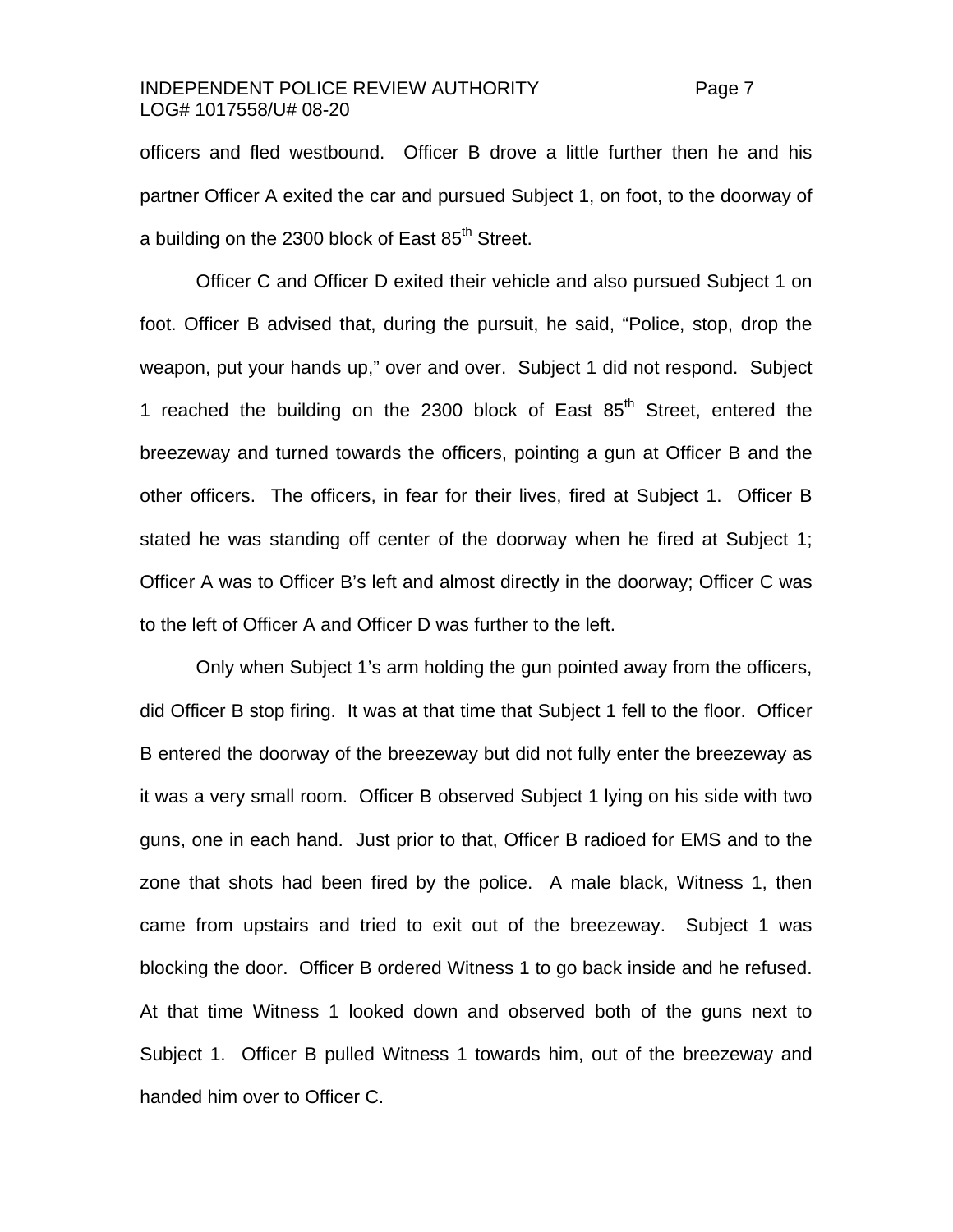#### INDEPENDENT POLICE REVIEW AUTHORITY Page 8 LOG# 1017558/U# 08-20

 Chicago Police Sergeant A arrived at the scene and after going into the breezeway he reached towards the guns. Officer B told Chicago Police Sergeant A to stop but Chicago Police Sergeant A said that Subject 1 was moving around. Officer B looked down and observed Subject 1 moving his hands. Officer A handed Officer B a plastic bag which was given to Chicago Police Sergeant A who moved the weapons with the plastic bag. Officer B stated that Subject 1 did not have his back towards him when Officer B fired. Subject 1 had the second gun near his left hand when he fell so Officer B assumed that Subject 1 had the gun in his left hand while he was running from the officers. Officer B only saw Subject 1 point one gun. Officer B stated that he did not handle any evidence other than the plastic bag at the scene. (Att. #51-57)

 In a statement to IPRA on 22 Oct 09 the Involved Member **Officer A**, provided an account of the incident that is consistent with the Summary of Incident, related Department reports and the account he provided to the Roundtable panel. Officer A stated that he and Officer B were traveling northbound on Yates and at  $85<sup>th</sup>$  Street; they heard a single gunshot to the west so they turned westbound on 85<sup>th</sup> Street. Officer A observed Subject 1 in the mouth of the alley on the south side of  $85<sup>th</sup>$  Street. There were two females with him.<sup>[1](#page-7-0)</sup> As Subject 1 fled westbound, Officer A observed that Subject 1 was holding a handgun in his right hand. Subject 1 looked in the officers' direction and fled westbound on  $85<sup>th</sup>$  Street. Past the mouth of the alley, Officer A exited

<span id="page-7-0"></span><sup>1</sup> Officer A stated that the two females fled the area after Subject 1 ran and were not identified or located after the incident.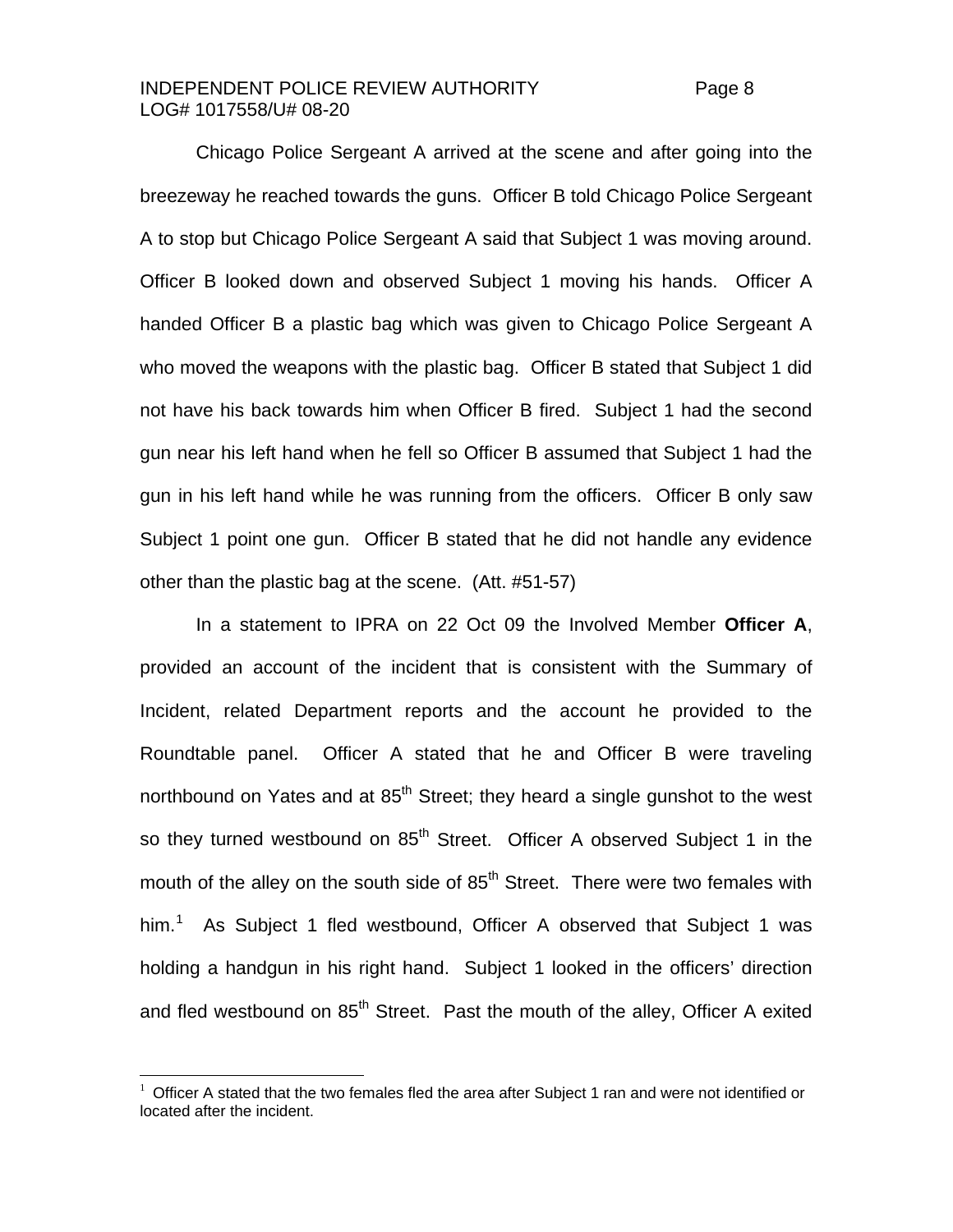#### INDEPENDENT POLICE REVIEW AUTHORITY Page 9 LOG# 1017558/U# 08-20

the vehicle on the passenger side and said something to the effect of, "Police!" "Drop the gun!" "Drop the gun!" The two unknown females stayed in the alley.

Subject 1 reached a building on the 2300 block of East  $85<sup>th</sup>$  Street, entered and opened the exterior door, entered the vestibule/breezeway and attempted to open the interior door. When Subject 1 was not able to open the interior door he turned around, raised both hands, with a gun in each hand, to approximately his chest area and pointed the guns in the officers' direction. Officer A was parallel with the front door, on 85th Street, just north of the curb, when Subject 1 pointed the weapons. Officer A was ten to fifteen feet from Subject 1 and fired his weapon. When Officer A fired his weapon, Officer B was to his right and Officer C was to his left. Officer A did not enter the vestibule.

 A male black, Witness 1, wearing a red t-shirt came down the stairs from inside the building and opened the second door. The officers instructed Witness 1 to go back upstairs but he kept looking down to the ground. Officer B or Officer C pulled him out of that area and escorted him to the parkway area. Officer A never entered the vestibule.

 Officer A believed that Chicago Police Sergeant A entered the vestibule to secure the weapons. Officer A stated that he handled a black plastic bag that was given to Chicago Police Sergeant A to move the two handguns for officer safety reasons. Chicago Police Sergeant A covered his hand with the black plastic bag and transferred the weapons to right outside the breezeway on a concrete step leading to the door. (Att. #58-60)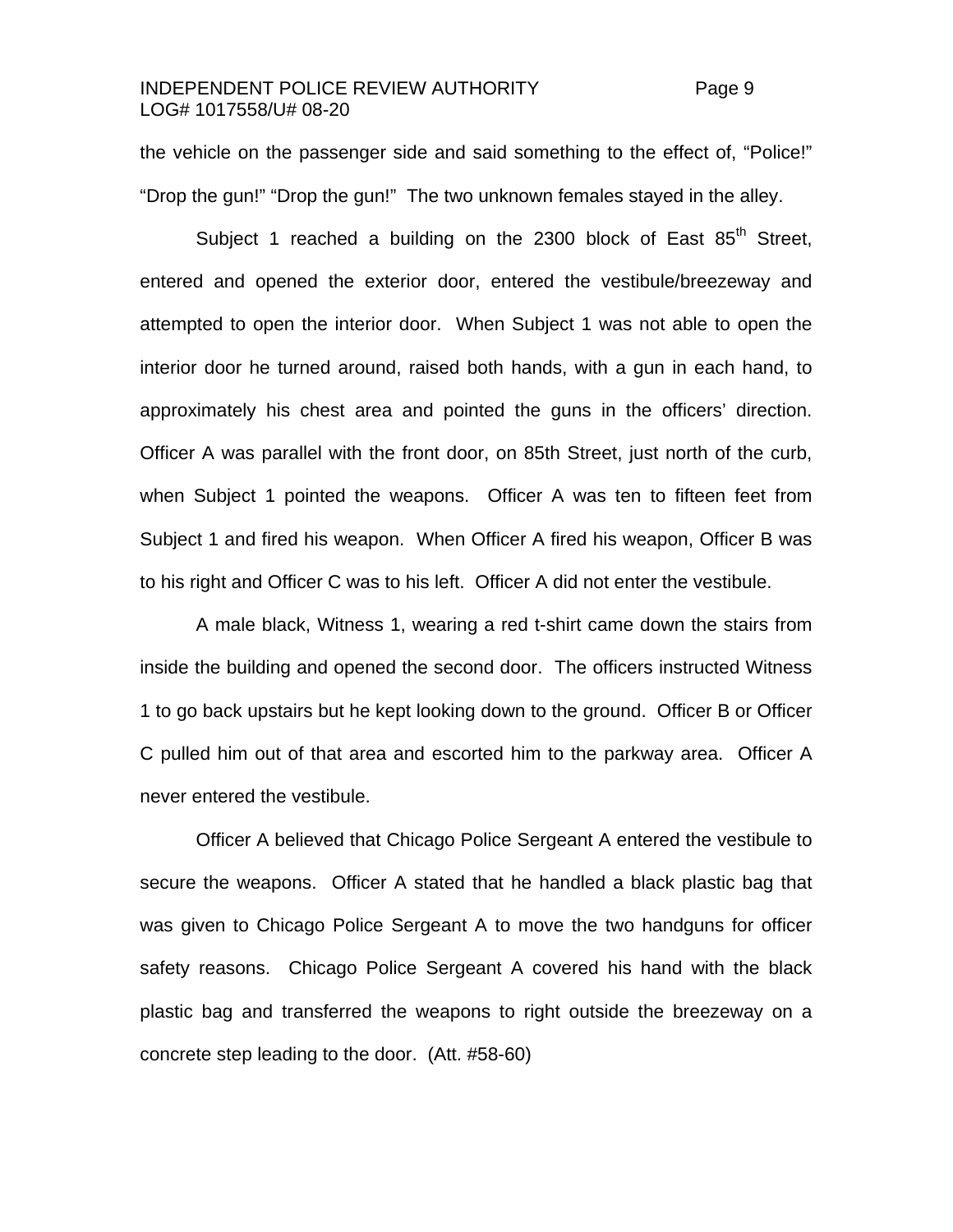#### INDEPENDENT POLICE REVIEW AUTHORITY Page 10 LOG# 1017558/U# 08-20

 In a statement to IPRA on 27 Oct 09 the Involved Member, **Officer C,**  provided an account of the incident that is consistent with the Summary of Incident, related Department reports and the account he provided to the Roundtable panel. Upon conclusion of the traffic stop, he heard a loud report in the vicinity of 86<sup>th</sup> and Yates. At that time, Officer C and his partner observed Subject 1, running westbound from the mouth of an alley at 86<sup>th</sup> Street. Officer C did not observe a weapon in Subject 1's hands at that time. Officer C did not recall if his partner stated that he observed a weapon in Subject 1's hand. Officer B and Officer A exited their vehicle as Subject 1 was running. Officer C stopped his marked vehicle behind Officer B's vehicle, exited and pursued Subject 1 on foot.

 Officer C did not observe a weapon while pursuing Subject 1. Officer C did not recall if any of the other officers mentioned that Subject 1 had a gun. Officer A and/or Officer B yelled direct orders for Subject 1 to stop. The pursuit lasted less than fifteen seconds and ended when Subject 1 attempted to make entry into a vestibule/breezeway area. Subject 1 entered the vestibule but was unable to gain entry through the interior door and he immediately turned towards Officer A and Officer B who were behind him. Subject 1 turned towards them with his right hand outstretched holding what resembled a handgun. Officer B and Officer A were positioned to the right of Officer C. Officer C was within fifteen to thirty feet of Subject 1, closer to the sidewalk. At that time, Officer C stated that he observed Subject 1 turn and hold one weapon. He did not see a second weapon and was not able to see Subject 1's left hand. Officer B and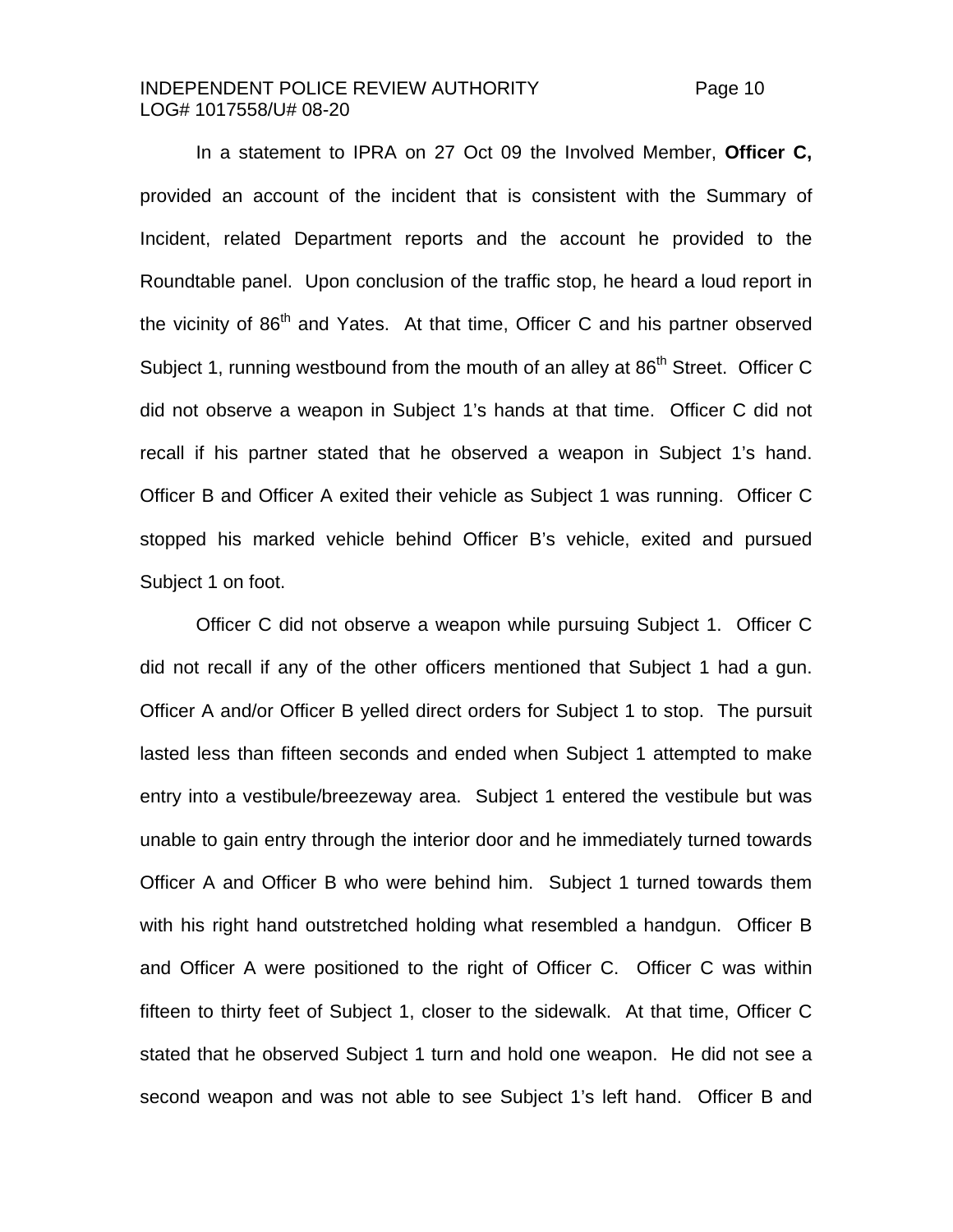Officer A were closer to Subject 1, standing just outside of the vestibule on the street side.

 Once Officer C saw Subject 1 point his weapon at the other officers, he feared for his life and the other officers' and fired his weapon. Officer C stated that he never made entry into the vestibule. A male black, Witness 1, came from upstairs in the building and entered the vestibule. Witness 1 looked down in the direction of Subject 1 and the handguns. The officers on the scene asked to see his hands. Officer C believed that Officer B told Witness 1 to go back inside but the male black did not go back inside.

 Officer B grabbed Witness 1 and handed him to Officer C. Officer C put Witness 1 on the ground outside of the vestibule but did not handcuff Witness 1. When other officers arrived, they immediately took Witness 1 from Officer C's viewing sight. Officer C did not see Subject 1 moving around after he fell to the floor. After the shooting, Officer C did observe the second gun, which he thought was a nickel plated revolver, when he observed Subject 1 lying on the ground. Officer C observed Chicago Police Sergeant A move the weapon with a plastic bag. The weapon that Subject 1 pointed at Officer C was a blue-steel handgun. Officer C stated he did not handle any evidence at the scene. Officer C believed that Chicago Police Sergeant A of the Targeted Response Unit (TRU) moved the guns away with a black plastic bag for officer safety. (Att. #46-48, 61-65, 69)

In a statement to IPRA on 28 Oct 09 the Involved Member, **Officer D**  provided an account that is consistent with the Summary of Incident and related Department reports. Officer D stated that he and his partner Officer C, who was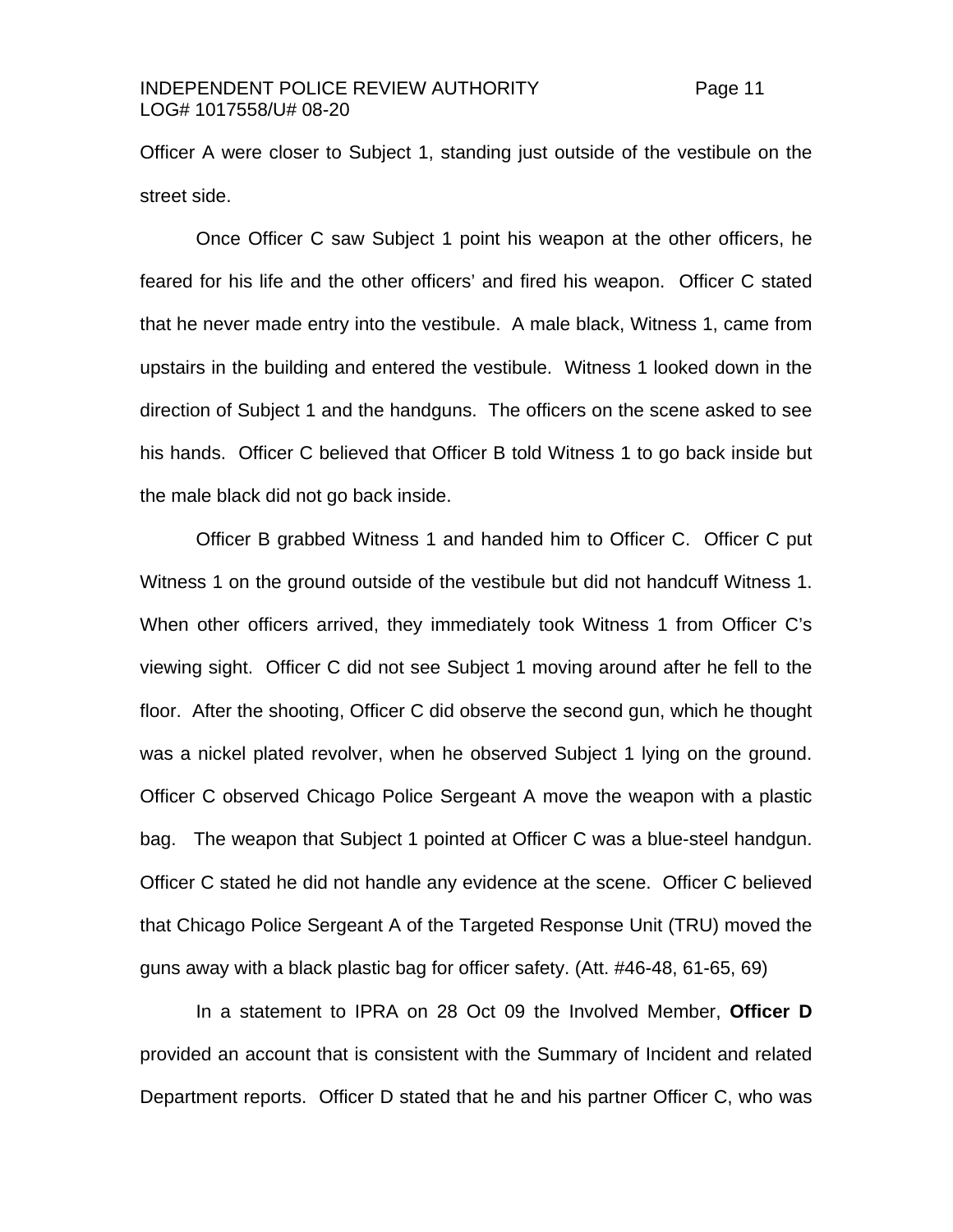### INDEPENDENT POLICE REVIEW AUTHORITY Page 12 LOG# 1017558/U# 08-20

driving the marked squad car, first observed Subject 1 when they made the initial turn westbound on  $85<sup>th</sup>$  Street. Subject 1 was in the alley gangway area on the south side of the street. Subject 1 was there with at least two females and possibly a third. Officer D did not observe Subject 1 with a gun but was not initially looking at Subject 1's hands. Subject 1 then started running westbound. Officer D exited the squad car and pursued Subject 1. Officer D did not observe Subject 1 holding a gun while Subject 1 was running as he (Officer D) did not have a clear view of Subject 1's hands. Officer D believed that Subject 1 was already in the building by the time he exited the squad car. The tactical officers, Officer B and Officer A, were already out of their vehicle when Officer D exited. Officer D observed Subject 1 trying to enter the foyer area and when Officer D exited his vehicle, he did not observe Subject 1 at the front door anymore. Officer D stated that he never really reached the front door of the building. Officer B and Officer A were in front of their vehicle which was parked in front of the door to the building.

 Officer D could not recall if the front door to the building was open and stated that from the angle that he was positioned he was unable to see Subject 1. Officer D heard, "Drop you weapon!" "Drop your gun!" or words to that effect. After the shots were fired, Officer D observed Subject 1 inside the vestibule area. Officer D did not observe Subject 1 prior to shots being fired and did not see him pointing a weapon at the other officers. Officer D recalled that his partner, Officer C was in front of him. Officer D was behind the other officers when they fired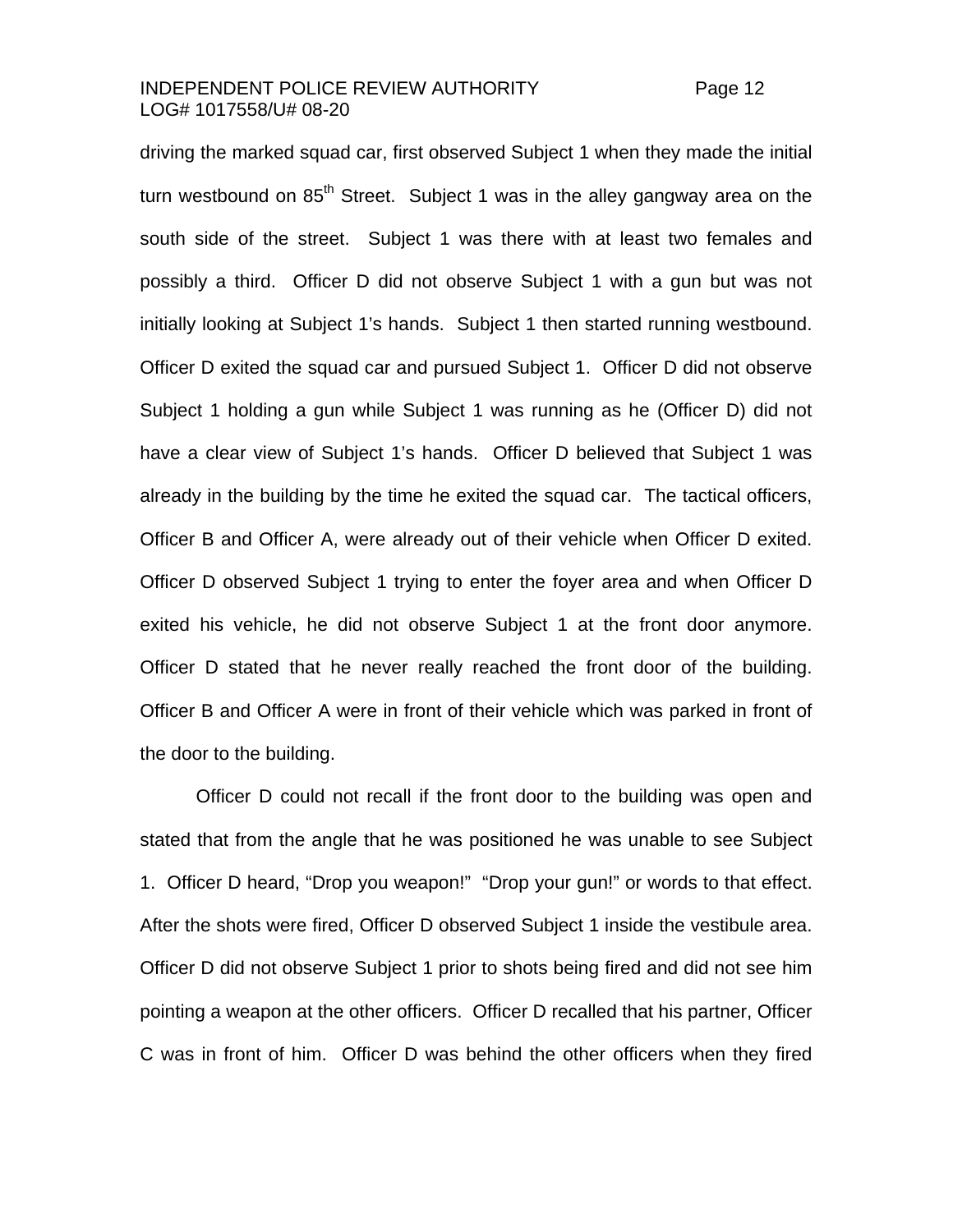### INDEPENDENT POLICE REVIEW AUTHORITY Page 13 LOG# 1017558/U# 08-20

their weapons. Officer D was not able to view Subject 1 point a weapon at Officer B, Officer A and Officer C because of where he was located.

 Officer D stated that he did not see Subject 1's weapons because he never approached Subject 1 after shots were fired. After the shots were fired, the other officers still had their weapons pointed at the vestibule area. They were yelling commands as Officer D approached the vestibule area. Officer D observed a male in the window above the exterior door and then observed a second individual, Witness 1, who was wearing a red t-shirt, in the vestibule area. Then almost simultaneously, other assist units arrived on the scene. Officer D did not handle any of the evidence at the scene and did not observe any officers handle any evidence. Officer D did not participate in the preservation of any evidence. (Att. #49-50, 70)

 In a statement to IPRA on 20 Nov 09 the Involved Member, **Chicago Police Sergeant A**, provided an account that is consistent with the Summary of Incident, related Department reports and the account he provided to the Roundtable panel. Chicago Police Sergeant A stated he responded to a call of shots fired at and by the police at an address on the 2300 block of East  $85<sup>th</sup>$ Street and arrived within three minutes. Officers were out of their cars and in the entrance of the apartment building, in the vestibule/breezeway. There was a male/black, Witness 1, arguing with the officers as they attempted to get him out of the doorway. After the officers removed Witness 1, Chicago Police Sergeant A observed a male/black lying on the floor inside the vestibule/breezeway. Chicago Police Sergeant A observed that the individual was shot and lying next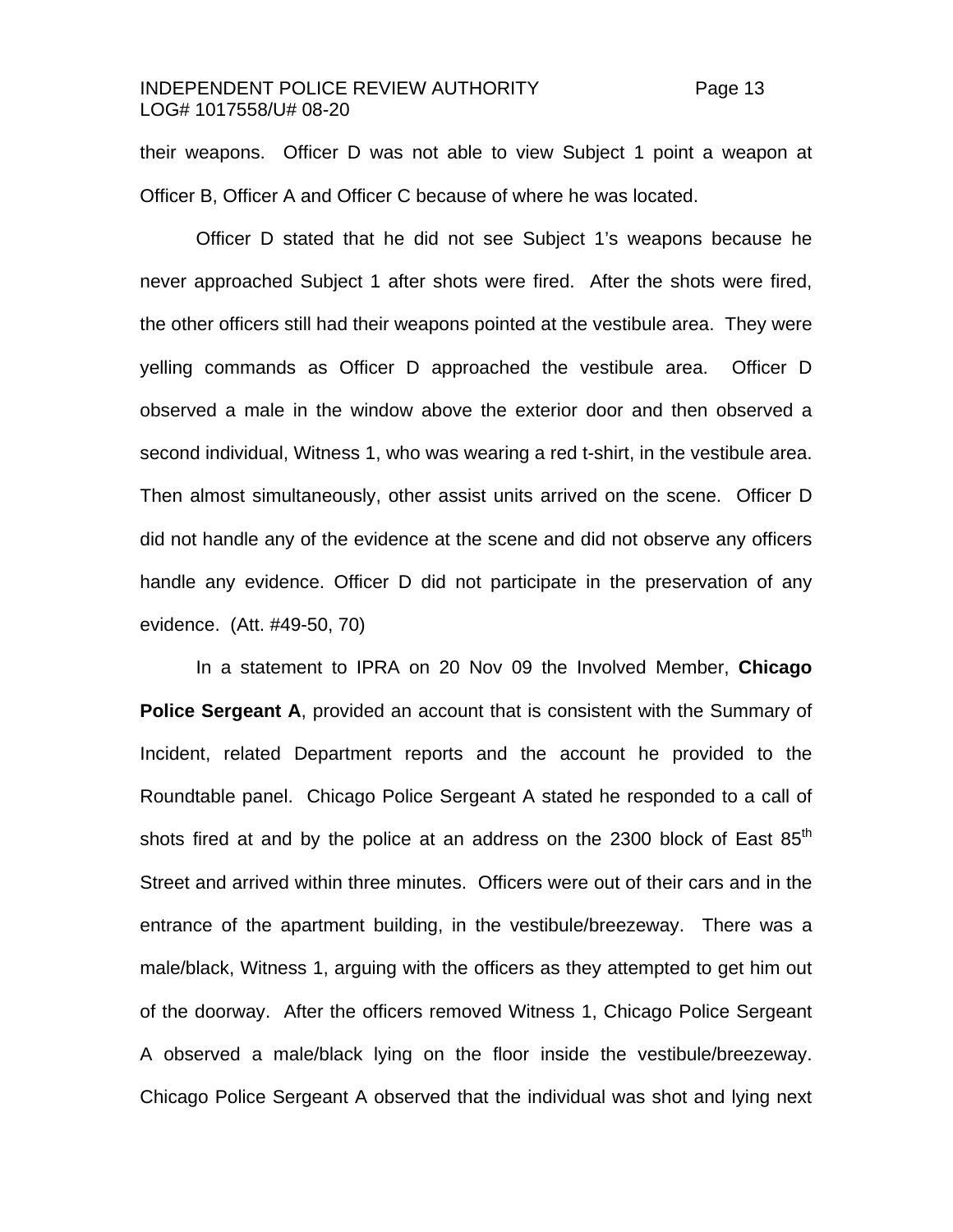#### INDEPENDENT POLICE REVIEW AUTHORITY Page 14 LOG# 1017558/U# 08-20

to him were two pistols. The male, now known as Subject 1, was still alive, moving his arms, and Chicago Police Sergeant A feared for the safety of himself and other officers. Chicago Police Sergeant A requested a plastic bag from one of the officers standing by and he wrapped the bag around the two pistols and stood outside the door with the pistols. The bag was laying somewhere outside the building before one of the officers retrieved it. Chicago Police Sergeant A stated that he moved the pistols with the bag over his hand and held them.

 Once the ambulance personnel came and declared Subject 1 to be deceased, Chicago Police Sergeant A placed the pistols on the ground directly outside the exterior door and waited until a crime lab technician recovered them. Chicago Police Sergeant A related that he might have touched the pistols when he picked them up. Chicago Police Sergeant A did not hold the pistols for very long because the fire department arrived very quickly and as soon as Subject 1 was pronounced he put the guns down. Chicago Police Sergeant A stated that he did not have any physical contact with any other evidence at the scene. (Att. #72, 74)

 The report from **Acting Assistant Deputy Superintendent** ("ADS") included an account of the incident that is consistent with the Summary of Incident. (Att. #5)

 In a formal statement with IPRA on 22 Jun 08, **Witness 1** related that Subject 1 is his cousin. The two were outside drinking and intoxicated prior to the time of the incident. During the late hours of 21 June 2008, Witness 1, Subject 1 and Witness 2 were standing in front of the garage attached to a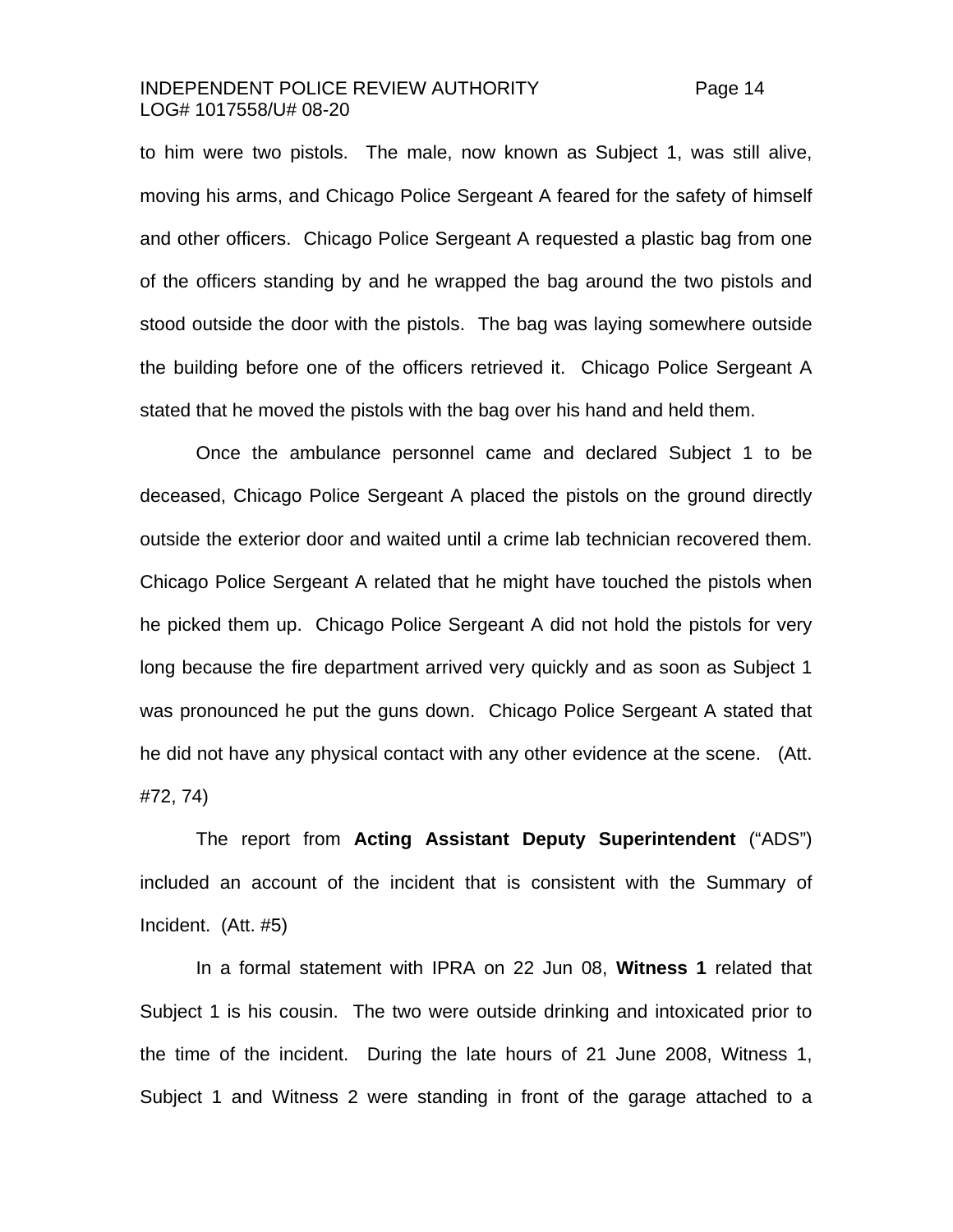### INDEPENDENT POLICE REVIEW AUTHORITY Page 15 LOG# 1017558/U# 08-20

building on the 2300 block of East  $85<sup>th</sup>$  Street drinking gin and talking. Witness 1 left the group and entered the building, followed by his wife Witness 3 and their two children "T" (12 years old) and "T" (2 years old).

 Approximately twenty minutes later, while in his apartment, Witness 1 heard several gun shots. Witness 1 walked down to the main floor and as he approached, he observed Subject 1 lying on his stomach in a pool of blood with two revolvers lying next to his body in the corner of the hallway. Two male/white uniformed officers with their guns drawn and pointed at Witness 1 ordered him down to the ground. Witness 1 stated that he complied and the officers handcuffed him and escorted him outside and placed him in the rear of a vehicle.

 Witness 1 added that Subject 1 and Witness 2 were intoxicated. Witness 1 did not observe any weapons on Subject 1 and had no knowledge that Subject 1 had weapons on his person. Witness 1 related that Witness 4 and an unknown female were with them as they drank but left the scene before the shooting. Witness 1 observed the two women drive off and out of the area. Witness 1 stated that he has never known Subject 1 to have or carry weapons. Witness 1 stated that while outside, he did not hear any gun shots. His wife did not witness the incident. Upon further inquiry, Witness 1 stated that at no time did he hear anyone yelling outside. He did not hear any voices announce "Police" or "Drop a weapon" or "Get on the ground." His apartment windows were open. (Att. #13)

 Witness 4 and Witness 2 were identified in Witness 1's statement as potential witnesses. Attempts to contact both were met with negative results. (Att. #91-92)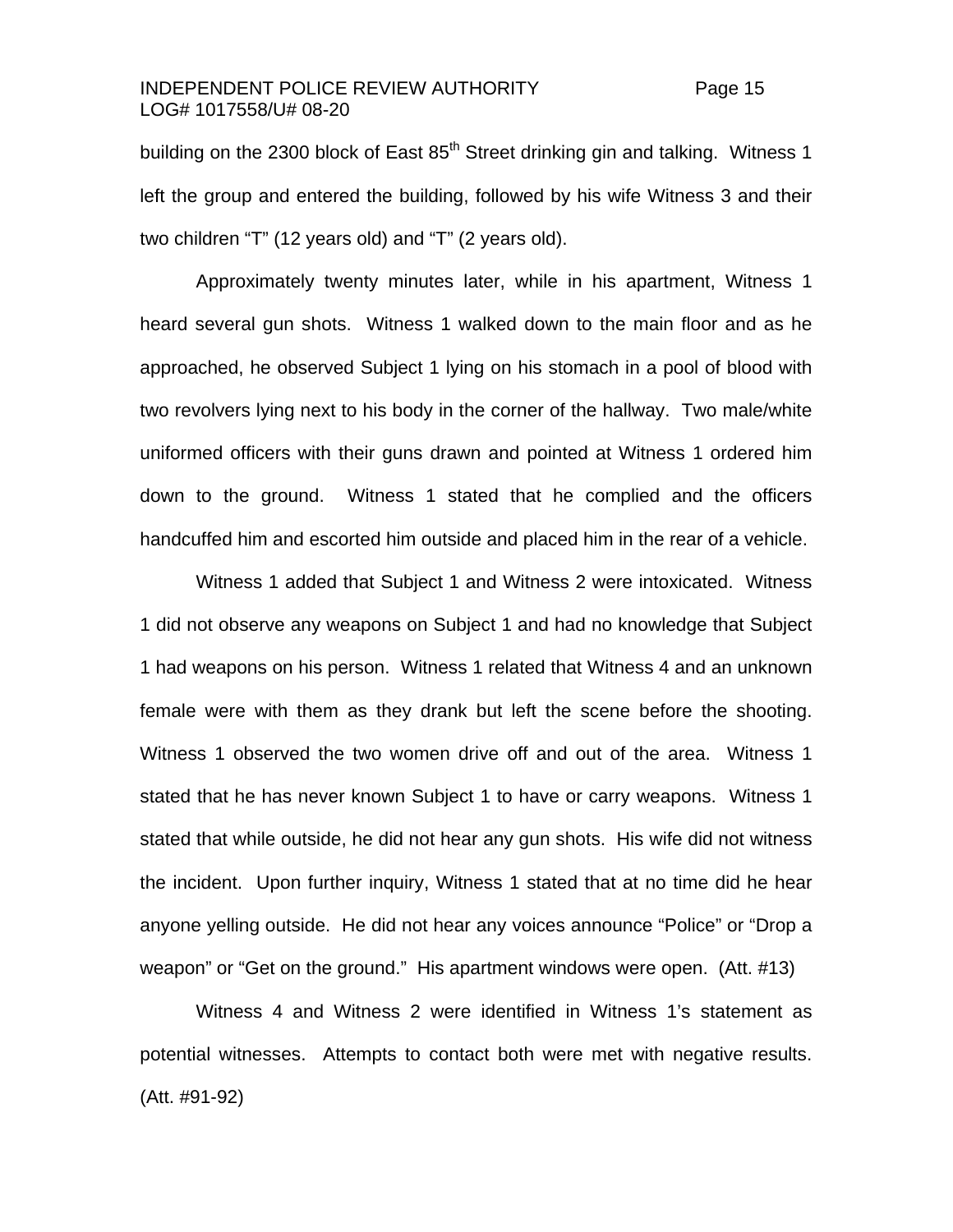### INDEPENDENT POLICE REVIEW AUTHORITY Page 16 LOG# 1017558/U# 08-20

 A **Canvass** was conducted and three witnesses were identified. Witness 5, resident of the 2300 block of East  $85<sup>th</sup>$  Street, stated that her attorney told her not to give a statement about what she saw and stated that Witness 6, her brother-in-law, was also a witness. Witness 6 resided on the 2300 block of East 85<sup>th</sup> Street but was not at home at the time of the canvass. Witness 7, a resident of the 8400 block of South Oglesby, stated that she was a witness to the incident but did not wish to speak with IPRA before speaking with an attorney. Attempts to contact all three witnesses via telephone call, letters and personal visits were met with negative results. Witness 5 and Witness 6 subsequently provided statements to IPRA after being served with subpoenas. Witness 7 and Witness 8 refused to cooperate even after being served with subpoenas.  $2 \times ($  $2 \times ($ Att. #19, 20, 23-25, 33-35, 75-76, 78-80, 90)

 In a formal statement with IPRA on 02 Mar 10, **Witness 5** stated that Subject 1 is her nephew and she resides on the 2300 block of East 85<sup>th</sup> Street. Witness 5 stated that on 22 Jun 08, there had been an on-going family party and she had just gone into her house when she heard gunshots. Witness 5 ran to her window, facing the street, and observed police officers shooting into her building. Witness 5 told her son, Witness 1, that the police were shooting into the building. Witness 1 ran to the door before Witness 5 and by the time she reached the stairs, officers already had Witness 1 in the front yard handcuffed and kneeling. The officers told Witness 5 not to "motherfucken' go outside" but

<span id="page-15-0"></span> $2$  Witness 8 was identified as a witness during the preliminary investigation conducted by Inv. Reynolds, who responded to the incident immediately after the police-involved shooting.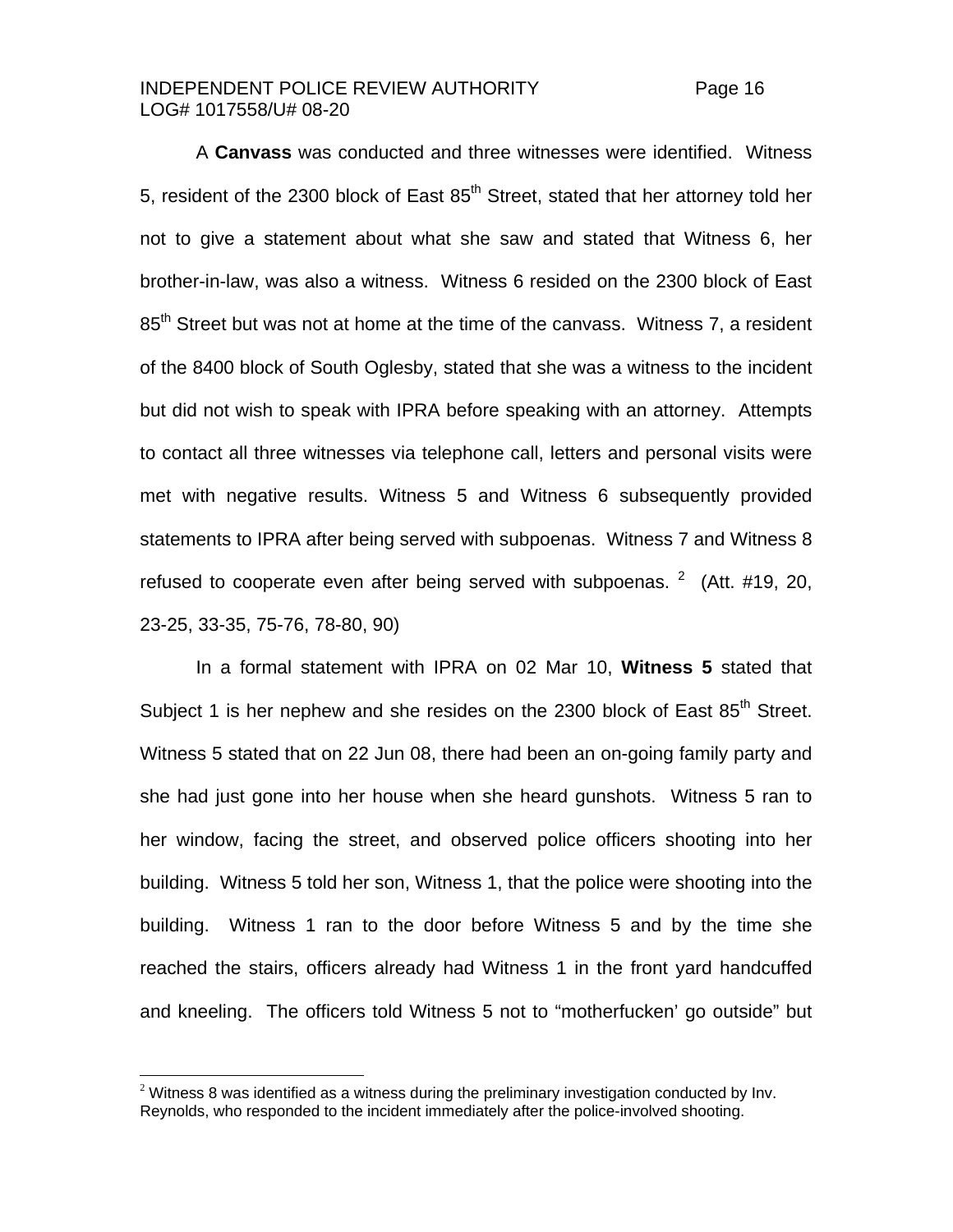#### INDEPENDENT POLICE REVIEW AUTHORITY Page 17 LOG# 1017558/U# 08-20

Witness 5 used the back door of the building, then went around to the front of the building. Witness 5 observed Subject 1 lying on the floor of the building's vestibule but did not observe any weapons. Witness 5 stated she had not seen Subject 1 with any guns on his person or seen him holding any guns throughout the day. (Att. #81-84)

 In a formal statement with IPRA on 03 Mar 10, **Witness 6** stated he resided on the 2300 block of East  $85<sup>th</sup>$  Street, but now resides across the street, on a temporary basis. Witness 6 stated that on 22 Jun 08 there had been a family party for him because he had recently been released from the penitentiary. Witness 6 had just returned from getting food and went upstairs to eat. Subject 1 stayed outside, near the garage area. Witness 6 heard tires screeching and he went out to the hallway and was going down the eight stairs to the vestibule door. Witness 6 stated that they [the neighborhood] had some gang problems earlier in the week and it is customary in the neighborhood that when tires are heard screeching, they are usually followed by gunshots. As Witness 6 came out his door, Subject 1 opened the interior door and yelled, "Unc!" Witness 6 then heard the gunfire. Witness 6 then saw Subject 1 start to fall to the floor. As Subject 1 fell his body shut the interior door. Witness 6 yelled to his sister, "Call the police!" "They're killing him!" Witness 6 then ran up 10-12 stairs to a window on a landing between the first and second floors. It was at that time that Witness 6 observed two police officers firing at Subject 1. Witness 6 then ran back downstairs and they were still shooting. He told his sister, "It is the police!" By the time his sister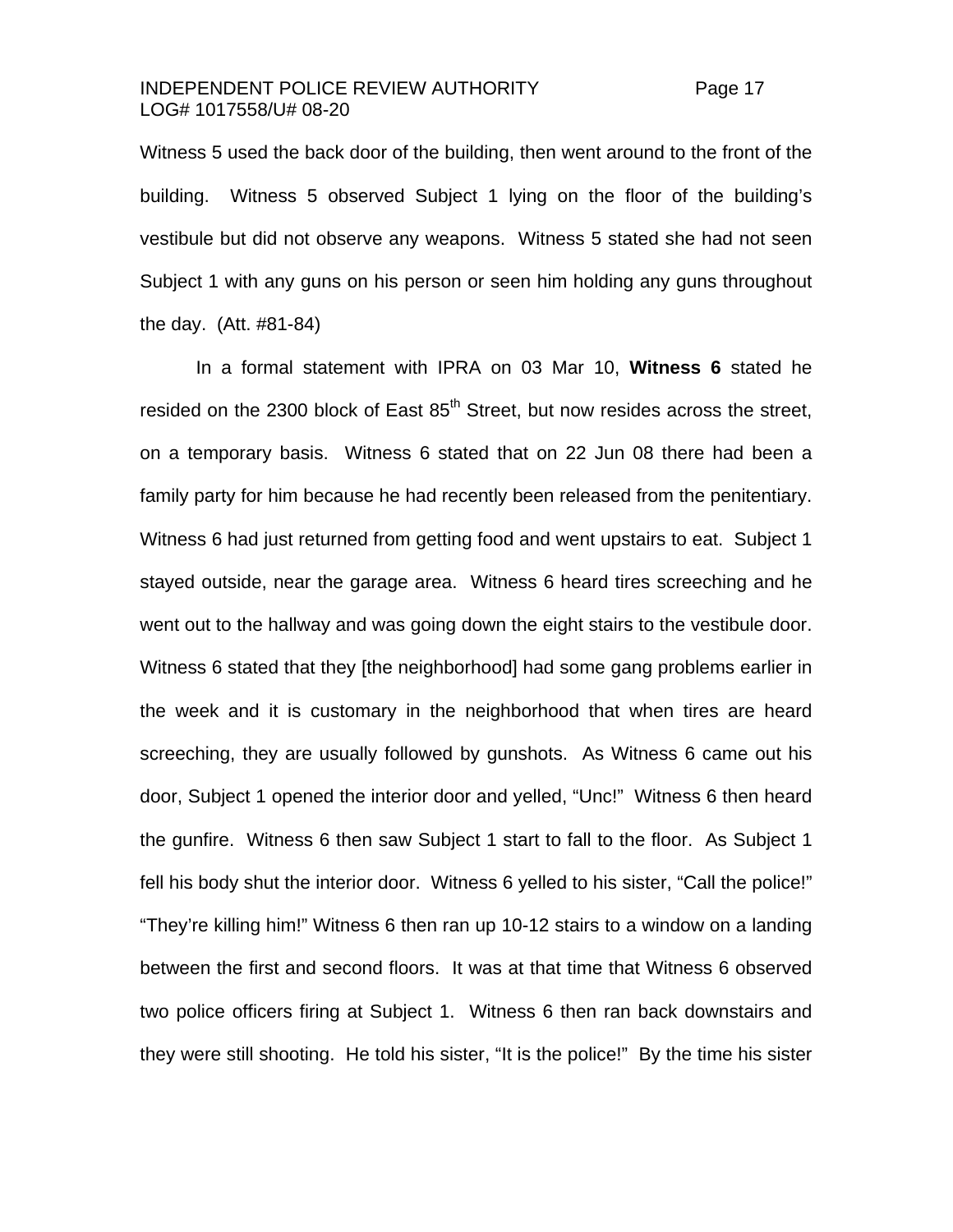### INDEPENDENT POLICE REVIEW AUTHORITY Page 18 LOG# 1017558/U# 08-20

came to the door, she heard the last pop of gunfire. Then Witness 1 ran downstairs past Witness 6 and out the door to the vestibule.

Witness 6 returned to the landing looking out the window and saw the police with Witness 1. Witness 6 continued to look out the window for the remainder of the night, watching police officers go back and forth. Witness 6 did not observe Subject 1 to have any guns on his person throughout the day and although he observed two officers firing at the building he did not observe the gunshots strike Subject 1. Witness 6 stated that the officers "shot up" a baby bottle and a can of beer when they shot at Subject 1.<sup>[3](#page-17-0)</sup> (Att. #85-88)

 The **Chicago Fire Department (CFD) Ambulance Report** indicates that Ambulance #22 was dispatched at 0102 hours on 22 June 2008; it was at the location and at the patient at 0108 hours, and it departed the scene at 0137 hours. The patient was found lying on his left side. The findings indicated no spontaneous respirations and no chest wall expansion. (Att. #89)

 The **Tactical Response Reports** from the involved officers indicate that Officer B fired ten (10) times, Officer A fired four (4) times, Officer C fired ten (10) times, and Officer D did not fire his weapon. (Att. #6-11)

 The **Case Supplementary Reports** from Area 2 include accounts of the incident that are consistent with the Summary of Incident and the accounts provided at the Roundtable. The report further indicates that reporting Detectives noted that Chicago Police Sergeant A was present protecting the two weapons

<span id="page-17-0"></span> $3$  There was no indication from the Crime Scene Processing Report that a baby bottle and can of beer were either inventoried or photographed by the Evidenced Technicians.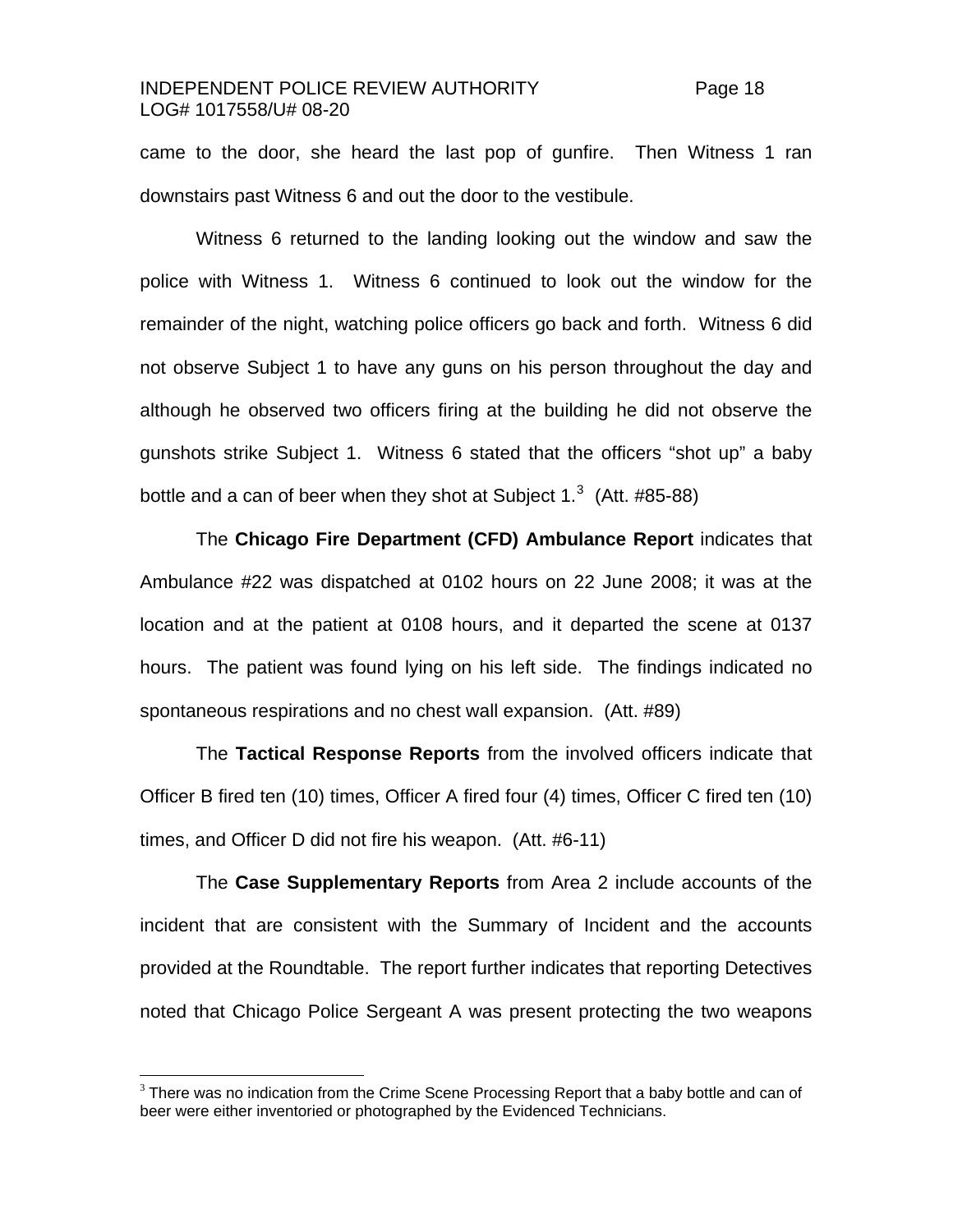### INDEPENDENT POLICE REVIEW AUTHORITY Page 19 LOG# 1017558/U# 08-20

which had been removed with a black plastic bag when Subject 1 showed signs of life and was still deemed a threat. (Att. #38, 43, 44, 45)

 The **Office of Emergency Management and Communications (OEMC)** Event Query and CD provide information consistent with the Summary of Incident. The OEMC Event Query further indicates that shots fired by police were radioed in, as was as a request for an ambulance. A 911 Caller, Witness 6, stated his nephew had been shot. Two 911 callers who wished to remain anonymous stated they heard 9 and 10 shots fired. $4\,$  $4\,$  Another unknown 911 caller stated police were outside on the corner and the caller heard shots fired and was afraid there was a shoot out with the police. Attempts to contact the unknown 911 caller via the phone number provided by the OEMC Event Query were met with negative results. (Att. #17, 18)

 The **Evidence Technician Photographs** depict the exterior of the residential building on the 2300 block of East  $85<sup>th</sup>$  Street; the vestibule area; Subject 1's body lying in the vestibule area; Subject 1's injuries on his back, face, legs and ankles; Two handguns with a black plastic bag wrapped around them; and various items on the lawn on the 2300 block of East 85<sup>th</sup> Street. A single photograph also depicts Subject 1 lying on the ground in the vestibule area, and on Subject 1's right hip and right thigh are stacked two AT&T, Dex telephone books. On top of the telephone books is a menu which twice states: WE DELIVER 773-374-8000 on two separate lines. To the right of Subject 1's right

<span id="page-18-0"></span> $4$  Attempts were made to contact the two anonymous 911 callers. The phone number was obtained for one caller who was contacted and identified. The caller stated she had not observed anyone fire a weapon, but called 911 upon hearing shots fired. The second 911 caller's name and phone number could not be obtained and they were not contacted. (Att. #93-94)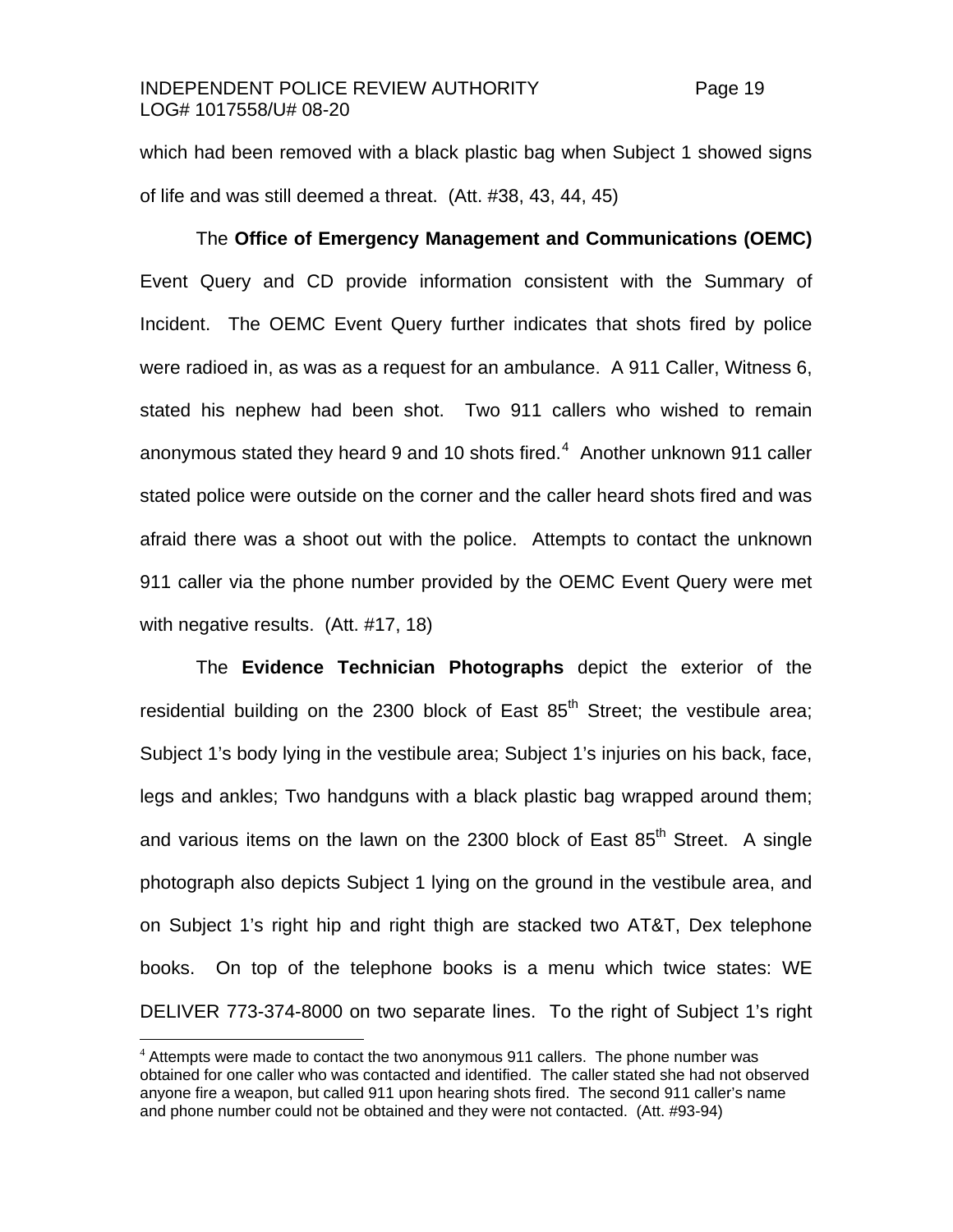#### INDEPENDENT POLICE REVIEW AUTHORITY Page 20 LOG# 1017558/U# 08-20

knee, there appears to be a stack of additional phone books. One photograph in the package of eighty-three depicts a stack of Dex phone books with what appears to be a menu underneath the stack, possibly the menu noted above.<sup>[5](#page-19-0)</sup> (Att. #16)

 A Report from the **Illinois State Police Division of Forensic Services**  (ISP) dated 28 Oct 08, reflects that of the fired evidence recovered at the scene and at the autopsy, twelve (12) fired cartridge cases were matched to Officer  $C<sup>6</sup>$  $C<sup>6</sup>$  $C<sup>6</sup>$ eight (8) fired cartridge cases, five (5) fired bullets and one (1) fired bullet jacket fragment were matched to Officer B; and two (2) fired bullets and three (3) fired cartridge cases were matched to Officer A.<sup>[7](#page-19-2)</sup> Officer B, Officer C and Officer A's weapons were found to be in firing condition and test fired. One of Subject 1's weapons, the Taurus model 66, .357 Magnum revolver was found to be inoperable at the time it was received. Subject 1's other weapon, the Smith & Wesson model 28-2, .357 Magnum revolver was found to be in firing condition and test fired. Additionally, five (5) unfired cartridges and one (1) fired cartridge case were recovered from the Smith & Wesson .357 Magnum. (Att. #39)

A report from ISP dated 04 Jun 09, reflects that results of a gunshot residue collections kit administered to Subject 1 indicated that he discharged a

<span id="page-19-0"></span> $<sup>5</sup>$  As a result of the photograph containing the phone books and the menu stating, "We Deliver" a</sup> Complaint Register was initiated. Reference LOG# 1033675.

<span id="page-19-1"></span> $6$  Although (12) cartridges were matched to Officer C's weapon by ISP there was a discrepancy in other reports when determining how many times Officer C fired his weapon. The Roundtable Report indicated he fired three (3) times and was left with eleven (11) bullets in the magazine; the ADS report only indicated that Officer C's weapon had a thirteen (13) round capacity; Officer C's TRR indicated he fired his weapon ten (10) times.

<span id="page-19-2"></span> $7$  One (1) fired bullet could not be identified or eliminated as having been fired from Officer B or Subject 1's weapons. From the information provided in the ISP report it was also determined that of the four (4) bullets retrieved from Subject 1's body during the autopsy, three (3) bullets were fired from Officer B's weapon and one (1) bullet was fired from Officer A's weapon. (Att. #71)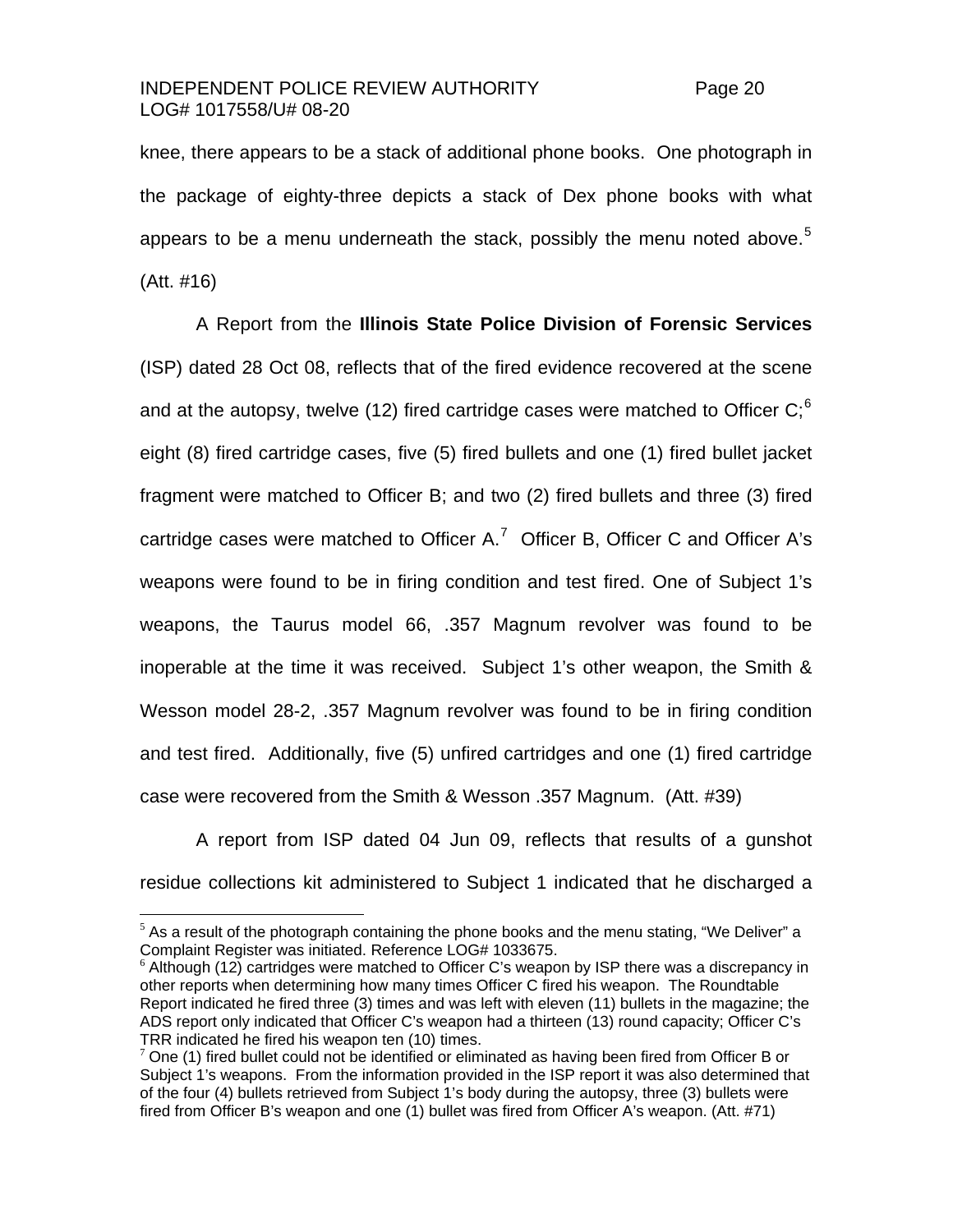### INDEPENDENT POLICE REVIEW AUTHORITY Page 21 LOG# 1017558/U# 08-20

firearm, had contact with a Primer Gunshot Residue (PGSR) related item, or had his left hand in the environment of a discharged firearm. (Att. #41)

A report from ISP dated 07 Jul 09, reflects that DNA testing of the swabs taken from Subject 1's Smith & Wesson revolver indicated that a mixture of human DNA profiles were identified and Subject 1 could not be excluded as having contributed to the major human male DNA profile identified. Additionally, approximately 1 in 5.8 billion Black, 1 in 14 billion White, or 1 in 15 billion Hispanic unrelated individuals could not be excluded from having contributed to the same DNA profile. (Att. #42)

The report further indicates that DNA testing of the swabs taken from Subject 1's Taurus revolver identified a human male DNA profile matching the DNA profile of Subject 1's. (Att. #42)

 **The Medical Examiner's Report,** indicates that Subject 1 had a gunshot wound enter through the right side of the face, coursing from right to left and slightly downward; a gunshot wound which entered through the right upper back, then entered the right lower back and exited from the left lower back; a gunshot wound which entered the right buttock laterally and lodged in the left buttock; a gunshot wound which entered the right buttock and then entered the abdominal cavity; a perforating wound of the right buttock that exited from the left hip; an atypical entrance wound of the right buttock which did not enter the pelvis; a perforating wound of the left lower back laterally; a gunshot wound of the left upper thigh; a perforating wound of the right knee; a perforating wound of the right ankle that entered the lateral aspect of the right ankle and exited from the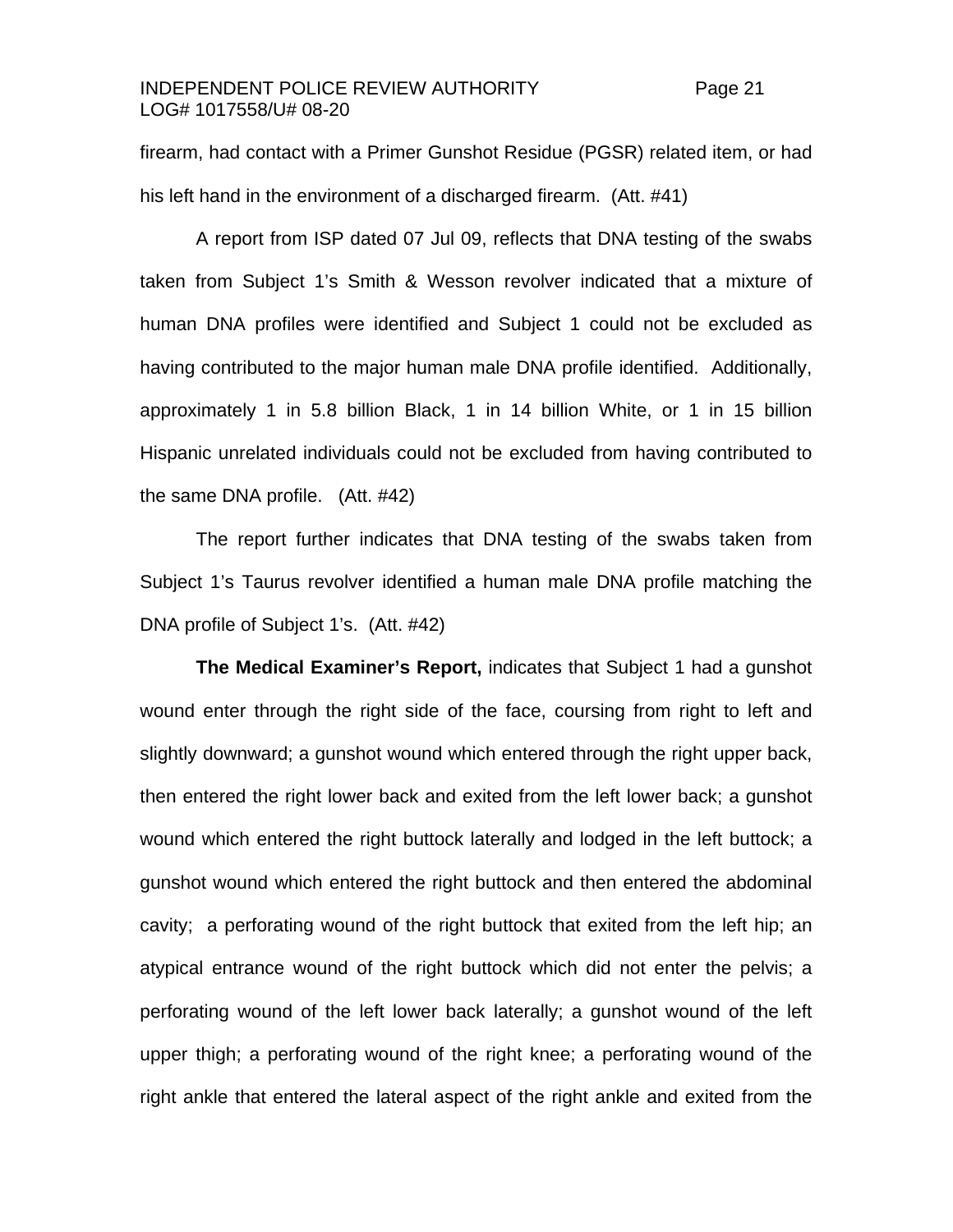### INDEPENDENT POLICE REVIEW AUTHORITY Page 22 LOG# 1017558/U# 08-20

medial aspect of the same ankle; and a graze wound of the left anterior thigh. Subject 1 died as a result of multiple gunshot wounds. The manner of death is homicide. (Att. #31, 36)

# **CONCLUSION AND FINDING:**

This investigation found that the use of deadly force by Officer B, Officer A

and Officer C was in compliance with Department policy. According to the

Chicago Police Department's General Order No. 02-08-03, III. *Department* 

*Policy:*

- A. "a sworn member is justified in using force likely to cause death or great bodily harm only when he or she reasonably believes that such force is necessary:
	- 1. to prevent death or great bodily harm to the sworn member or to another person, or;
	- 2. to prevent an arrest from being defeated by resistance or escape and the sworn member reasonably believes that the person to be arrested:
		- a. has committed or has attempted to commit a forcible felony which involved the infliction, threatened infliction, or threatened use of physical force likely to cause death or great bodily harm or;
		- b. is attempting to escape by use of a deadly weapon or;
		- c. otherwise indicates that he or she will endanger human life or inflict great bodily harm unless arrested without delay."

The officers' actions were in accordance with the requirements of the

Department's deadly force policy. The officers heard shots fired and Officer B